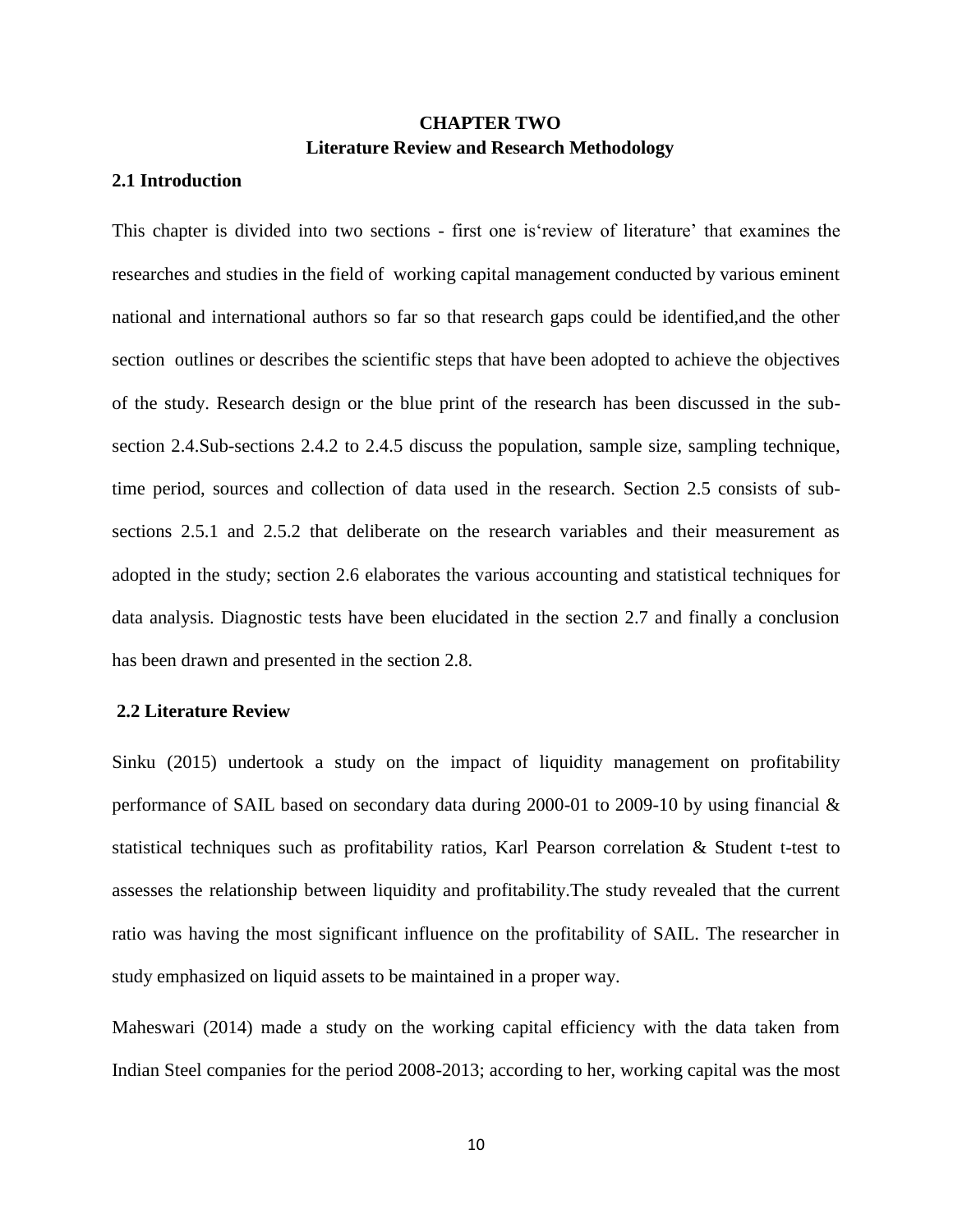crucial factor of liquidity & performance of any organization. Every company requires an adequate amount of working capital irrespective of its size, nature and for continued survival and performance of any organization. Her research study employed various financial ratios and statistical tools to assess objectives. The study concluded that there were insignificant differences between the ratios of selected Indian companies.

Yadav,Srinivas,and Sai (2014) scrutinized the impact of working capital management on profitability. The research study used a sample size of 10 large Indian manufacturing companies, depending on secondary data collected from annual reports and CAPITALINE database over a period of 10 years from 2003 to 2013.The authors showed in the study,the return on assets (measurement of profitability) as the dependent variable and cash conversion cycle, interest coverage ratio, debt-equity ratio, the age of inventory, age of debtors, and age of creditors as independent variables. The study employed the accounting ratios and ordinary least squares regression analysis to test the study's hypothesized objectives. The authors found in the study that working capital must be managed with due care and caution,though it did not significantly affect profitability. Steel industries must maintain a balance between liquidity and profitability and that could be achieved by maintaining the components of working capital at the desired level.

Palanivelu & Devi (2014) made a pragmatic study of working capital management in Steel Authority of India Limited, Salem during the study period of 2009-2013. i.e., the time period of 5 years. The study adopted ratio analysis as financial tools to assess the effect of running capital on firm's liquidity and profitability. The researchers found that liquid ratios (current ratio, quick ratio, operating ratios) were high as compared to the respective ideal ratios. They suggested that the firm's profit management could be improved by the release of excess funds to other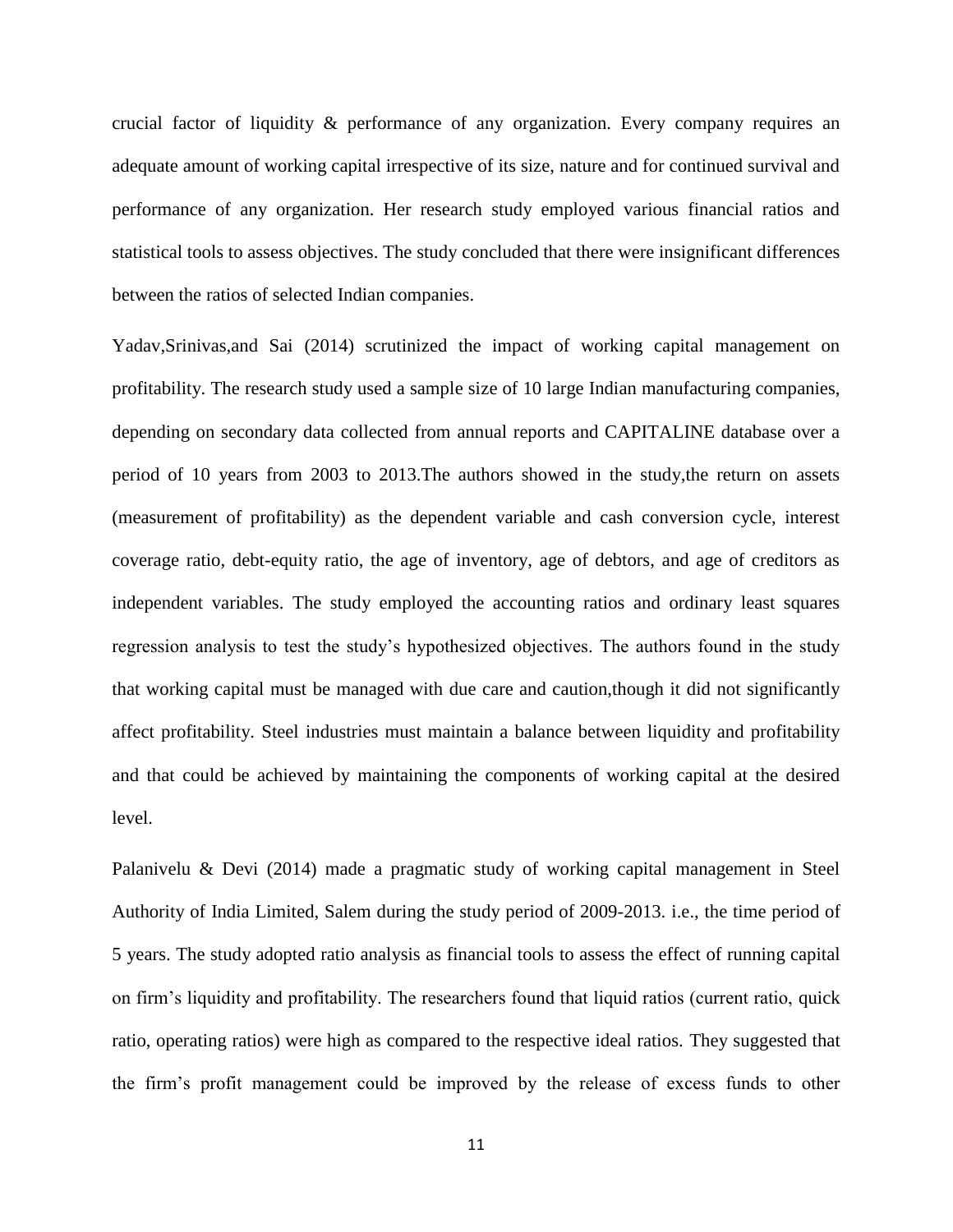alternative investment areas. Also,they emphasized that the excessive block of funds in inventory could be brought down with the application of the technique of economic order quantity. Researchers concluded that current assets should be financed by short term financing sources.

Madhavi (2014) undertook a comparative study on working capital management of two paper mills i.e., Andhra Pradesh Paper Mills Ltd. and Seshasayee Paper & Board Ltd. The study covered the period of 2002-2011,consisting of primary and secondary data to explore the adequacy of working capital and its impact on firms' profitability and net worth. The financial data of both the paper mills were analyzed with ratio analysis tool and concluded that current assets in the Andhra Pradesh paper mill must be utilized in a more efficient way to pay off shortterm liabilities.The study also suggested that cash and bank balance should have been effectively utilized.

Babu and Chalam (2014) observed the relationship between profitability and components of working capital in the Indian leather industry. The study adopted Return on Assets (ROA) as dependent variable and inventory conversion period, average payment period, average collection period and cash conversion cycle as independent variables. The statistical techniques like ANOVA, correlation analysis, multiple regression analysis, and "f" test were used in the study to examine the relationship. Researchers found results through statistical tools that ROA was positively and insignificantly related with the inventory conversion period. The results also showed that there existed a statistically significant positive relationship between profitability and average collection period. Based on the results of statistical analysis in the study, the researchers concluded that Indian leather firms' management could increase shareholders' value by maintaining a sound trade credit policy and increasing the average payment period to suppliers; also, inventory should have been maintained at a reasonably maximum level. They further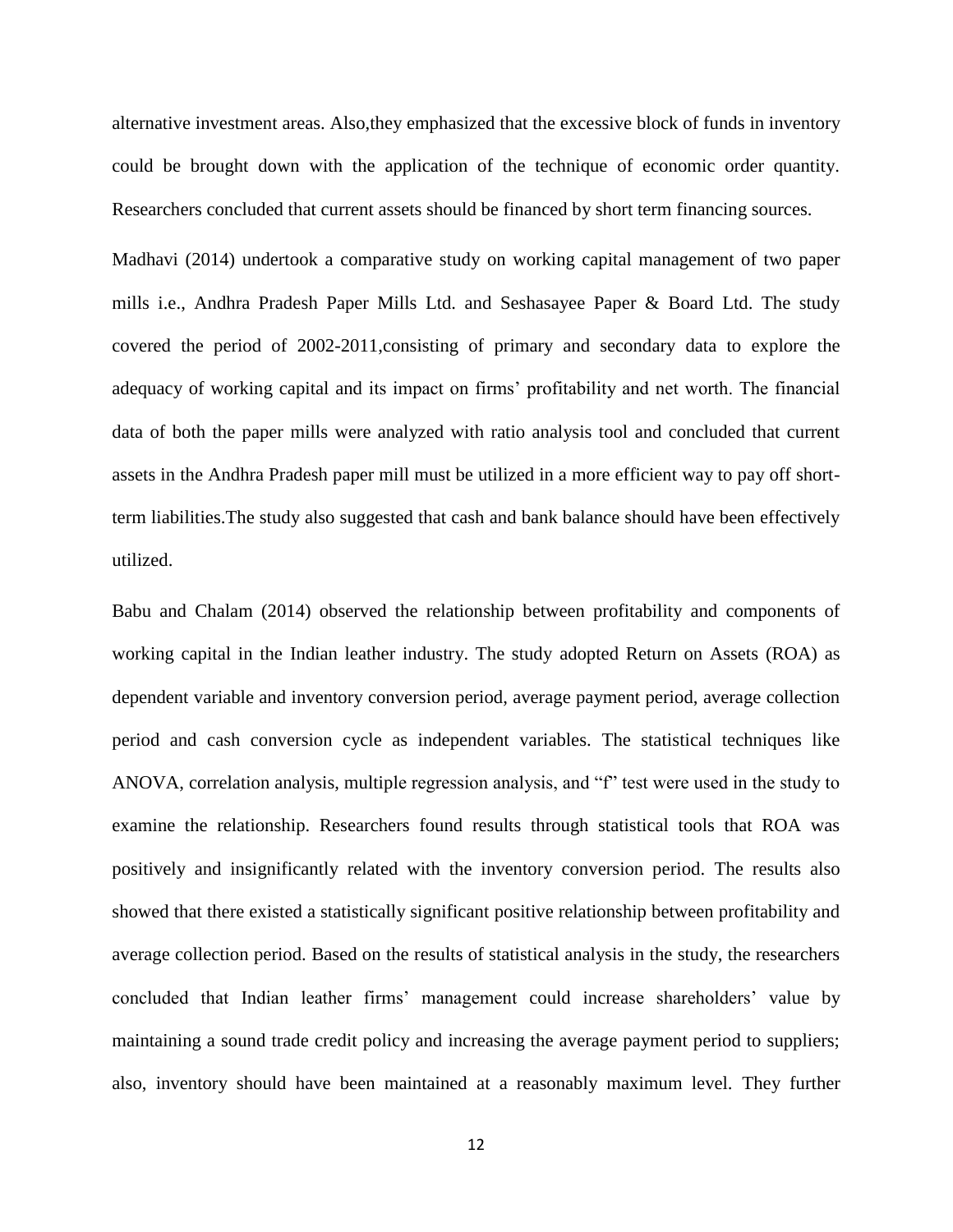concluded that working capital was having a significant impact on the earnings; so the various components of it should have been managed properly.

Sharma (2013) conducted a study to find out the relationship between working capital management efficiency and profitability in Steel Authority of India Limited & TISCO. The objective of her study was to investigate the impact of working capital management on corporate profitability. She measured the working capital efficiency by various financial ratios - current assets to total assets, current assets to fixed assets, and working capital to sales. Pearson correlation used in her study identified a negative relationship between working capital management and profitability. The study revealed that liquidity position and profitability can be improved by maintaining a suitable ratio.

Vijaya and Rama (2013) investigated on working capital management of Indian cement companies. The study was conducted on 19 private and public Indian cement companies with the data collected over the period from 2003-04 to 2008-09. The study's aim was to evaluate and assess the liquidity position of cement companies for which statistical technique, one-way ANOVA was used. Through investigation, the study found that the cement companies' liquidity position was well managed that maintained current and quick ratios at an average level. The study suggested Indian cement companies not to avoid the working capital management and management must change their attitude in respect of working capital management in an aggressive way.

Makori and Jagongo (2013) conducted the study on the relationship between working capital management and profitability of manufacturing and construction firms in Kenya taking a sample of 10 firms listed in Nairobi Securities Exchange, Kenya. Average Collection Period, Inventory Conversion Period and Cash Conversion Cycle were taken as independent variables and Return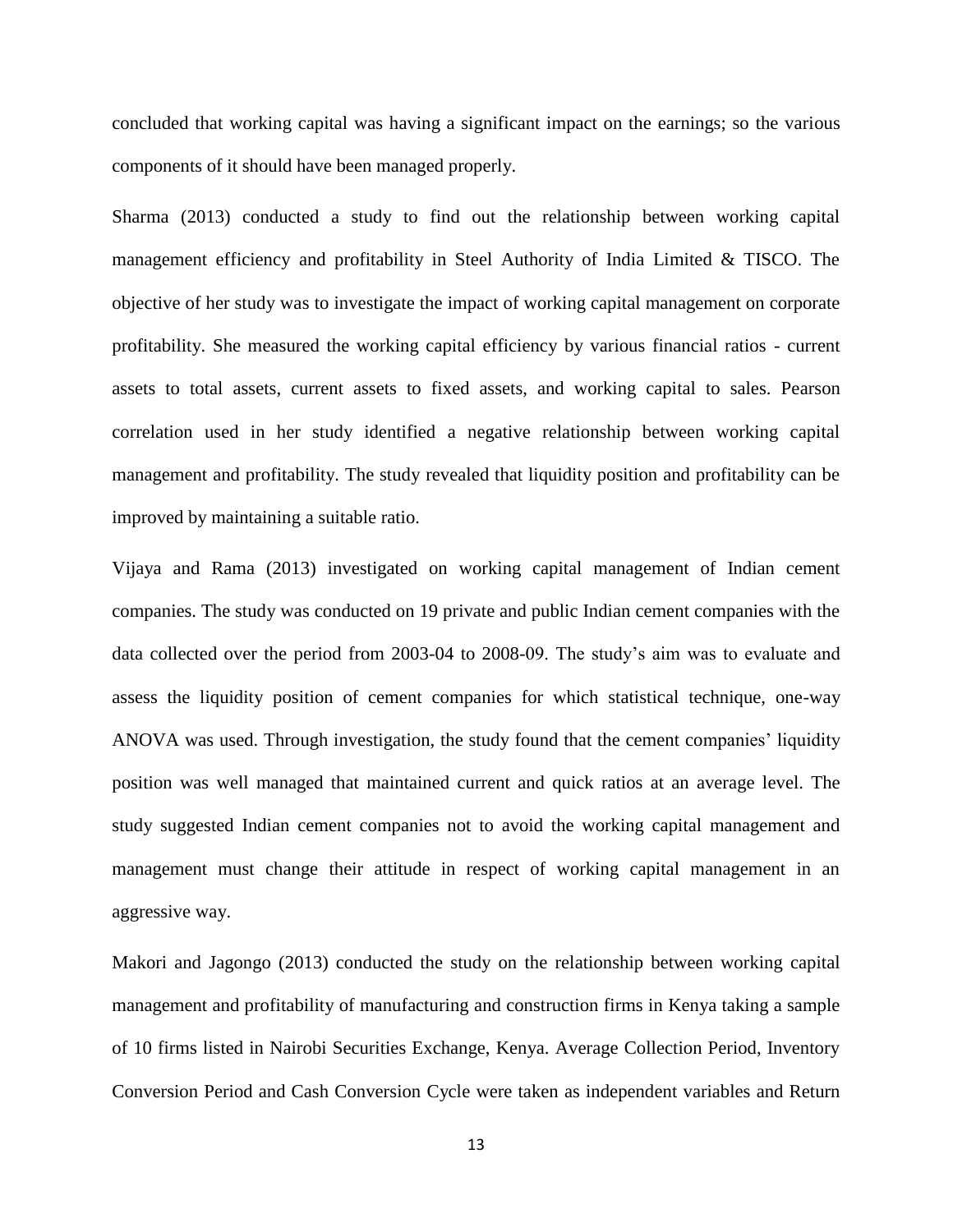on Assets as dependent variable in the study. To establish a relationship between the two, multiple regression analysis and Pearson correlation analysis had been employed. The authors observed a negative association between return on assets and average collection period and cash conversion cycle. The study also found a positive impact of average payment period, firm size, and sale growth on the profitability. The authors suggested that firms could create shareholders' value by effective and efficient utilization of working capital.

Singh (2013) evaluated trends in working capital management in Tata Steel Ltd. during the period from 2008-09 to 2012-13. To analyse the overall working capital management in the selected unit various financial ratios as current ratio, quick ratio, inventory turnover ratio had been used to find that current liabilities of the selected unit increased during the study period that resulted in poor financial position. The author recommended that the executives could improve and control the components of working capital (inventory in days, account receivable in days, accounts payable) more efficiently that might have improved the profitability.

Dimple and Jain (2013) investigated working capital management efficiency in Infosys Ltd. and TCS Ltd. To measure the relationship between the degree of the risk factor and the profitability, the study used various accounting ratios and statistical tools as Spearman's correlation and t-test applied on secondary data collected from published financial statements over a period of 10 years i.e. 2002-03 to 2011-12. The study revealed that TCS's profitability position was better than that of Infosys. The latter IT giant company made a large investment in current assets that reduced the risk of the inability to meet payment obligation and at the same time blocked unnecessary funds in stock as a resulting decline in earnings. A positive relationship was found between liquidity and profitability in company TCS. The researchers recommended Infosys to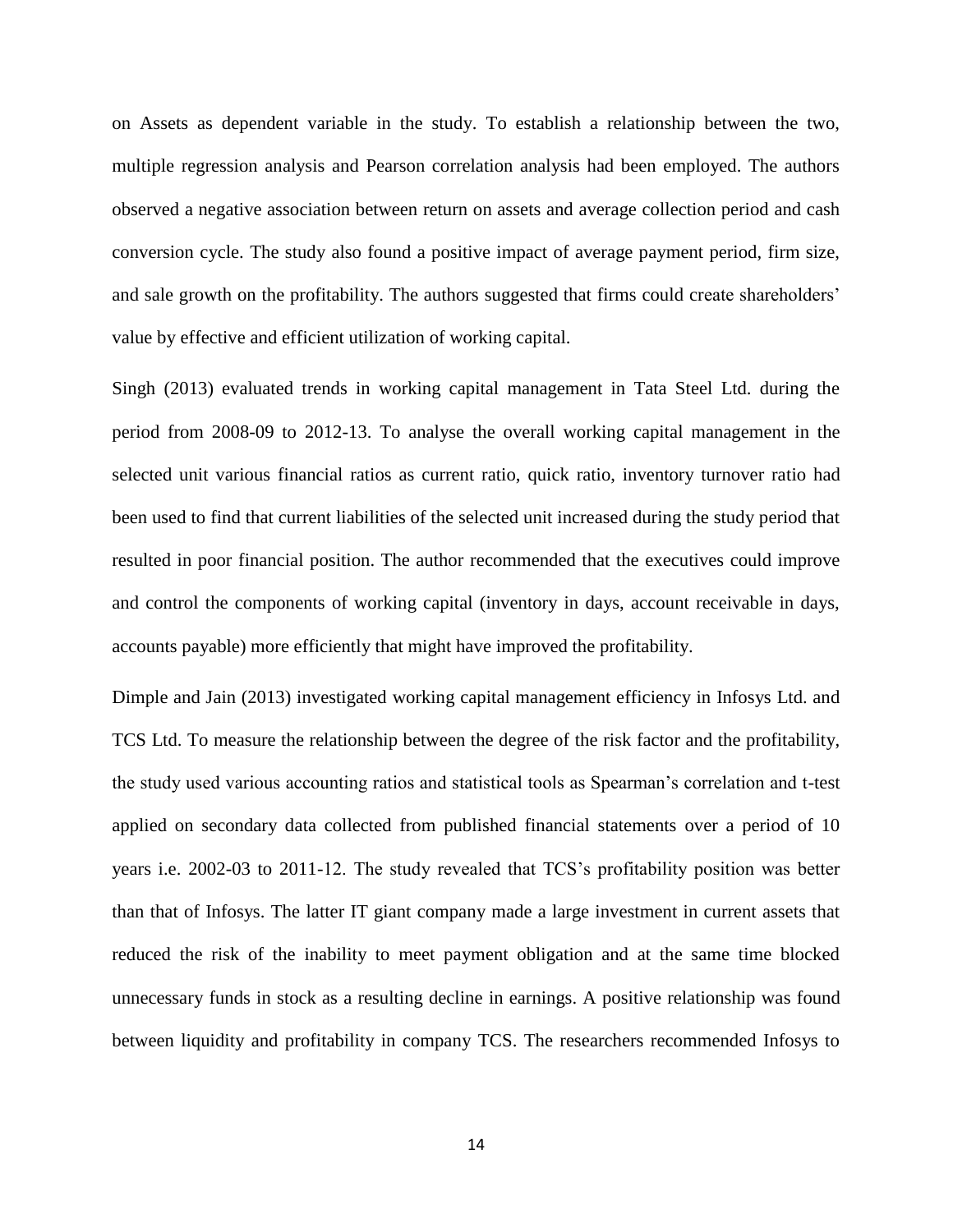manage the elements of working capital at an optimum level. Also, desired level of liquidity could be achieved by a tradeoff between liquidity and profitability.

Bhunia and Das (2012) examined the relationship between working capital management and profitability by taking a sample of 50 small & medium size Indian private steel companies. The study used various financial ratios and statistical techniques, Karl Pearson Correlation test to confirm a low degree of association between liquidity and profitability. They observed a strong relationship between working capital management including working capital cycle and profitability of steel companies.

Ray (2012) investigated the effect of variables in working capital management on the profitability of Indian manufacturing firms taking a sample of 311 firms for the period during 1996-1997 to 2008-2010 by using accounting ratios and multiple regression analysis models to achieve the objectives of the study. The study found a strong negative relation between variables of working capital management and corporate profitability. The researcher suggested that an adequate level of working capital could be maintained in the firm by a tradeoff between working capital and profitability. He also suggested that shareholders value could be increased if the firms maintained the variables of working capital management in an efficient manner.

Joshi and Ghosh (2012) examined working capital management of Indian Pharmaceutical company,namely, Cipla Ltd. during the period 2004-05 to 2008-09 based on secondary data to unlock working capital trend growth rate during the study period and its impact on profitability. The researcher in the study used financial ratios and statistical techniques such as MOTAAL test and Spearman's Rank co-relation to attain the objectives of the study. The study found that the selected company maintained excess liquidity during the period under study and there existed a negative relationship between liquidity and profitability of Cipla Ltd. The researcher suggested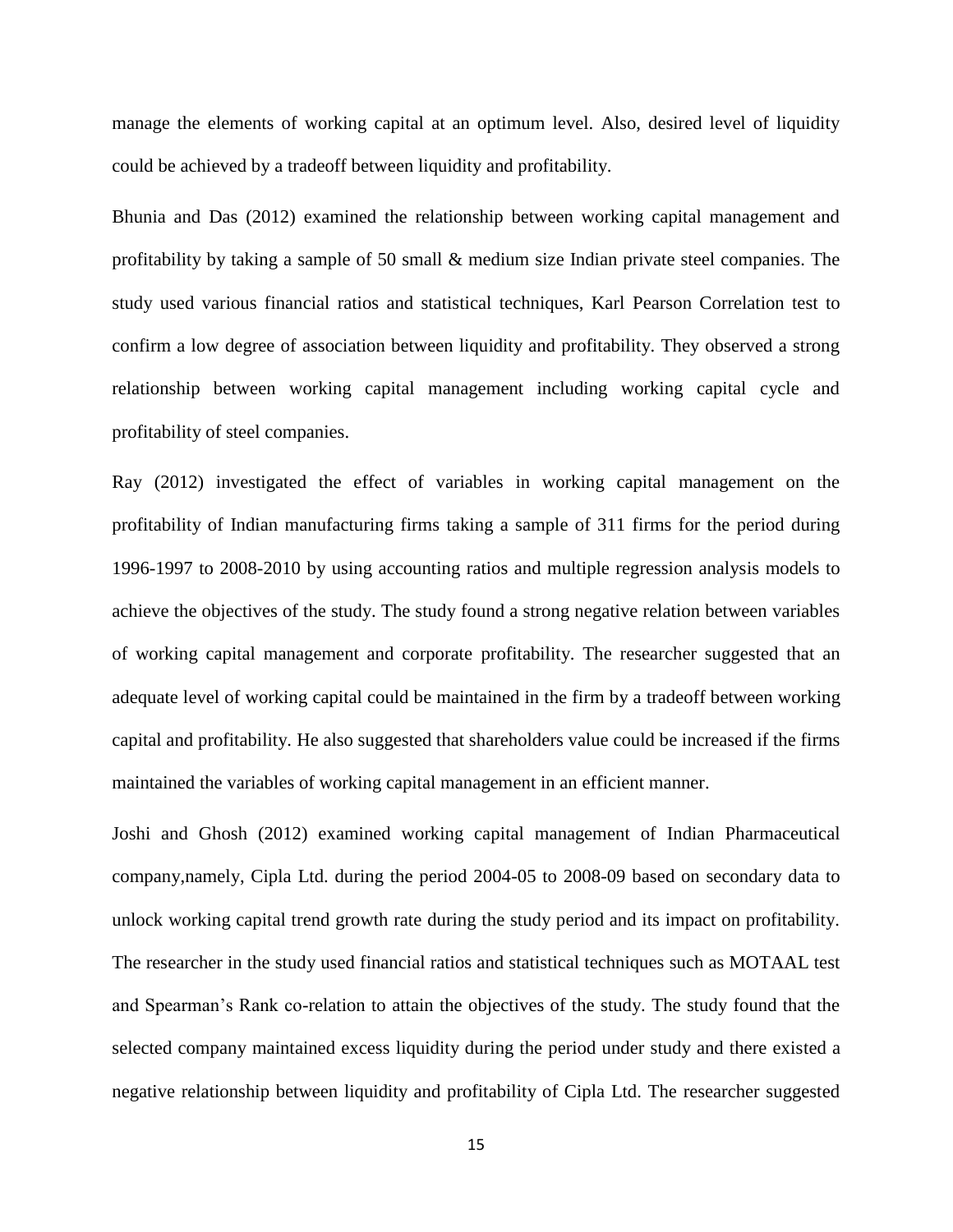that there was a need for further improvement in both the working capital turnover ratio and current assets turnover ratio for maintaining liquidity efficiently.

Bagchi and Khamrui (2012) made an inquiry into the relationship between working capital management and profitability in 10 (ten) Indian FMCG companies. The study covered a period of 10 years from 2001-01 to 2009-10 to reveal the relationship between the above two; the study used financial ratios and multivariate techniques to relate. The study found that there existed a significant inverse relationship between cash conversion cycle, debt, and profitability. Various factors in working capital affected the return of firms. The study suggested that the firms' value could be increased by optimum utilization of resources.

Malviya (2012) evaluated working capital management requirement in Indian public and private steel industries. The study undertook six steel plants (namely, TISCO, Jindal Steel, Essar Steel, Ispat, MUSCO, and Sunflag) with both primary and secondary data collected from audited financial reports during the period 2002-03 to 2008-09. Various management techniques for handling the components of working capital were emphasized in the study. The author presented cost accounting techniques to manage inventory, cash, and accounts receivables to maintain a tradeoff between profitability and liquidity.

Nandi (2012) examined the effects of liquidity management on profitability in Bharat Heavy Electrical Ltd. during the period 1999-2000 to 2009-10 based upon the secondary data collected through published annual reports. The objective of the study was to examine the efficiency of working capital management. Various statistical tools like F test, Chi-square, Durbin-Watson were used to test the result. He observed in the study that the selected company maintained an amount of investment in different components of working capital. The study also observed that the selected company used long term funds in order to finance current assets. He concluded in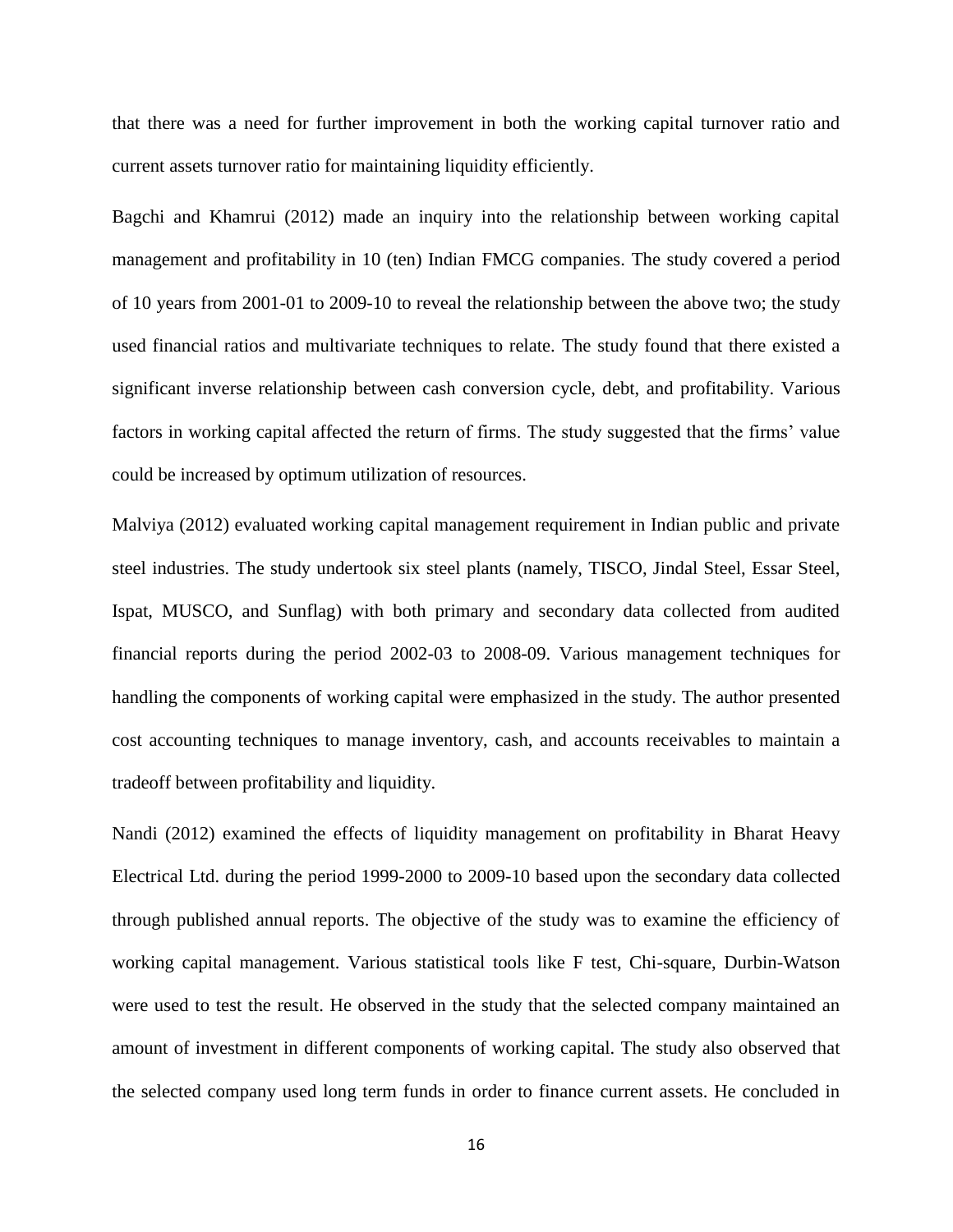study that the management should have maintained a proportionate amount of investment in current assets which could have been possible by use of the previous learning experience.

Rahman (2011) examined the position of working capital management and profitability in the textile industry. The author collected both primary and secondary data over a period of 3 years i.e. 2005-06 to 2007-08 from a sample of 9 textile industries in Bangladesh. To assess the study's main objective, the author employed various accounting ratios and statistical techniques like the econometric model to show the relationship between working capital and profitability. In the study, the researcher used ROTA (Return On Total Assets) as the dependent variable and cash conversion cycle, inventory turnover, and accounts payable turnover as dependent variables. The author found that the liquidity and performance position were not at all satisfactory. The firm could have further improved its profitability by proper utilization of cash and bank balances, moving out inventory quickly, and reducing liabilities.

Chandrabai,T., Rao,Dr.K.Venkata Janardhan,(2011) made a study on working capital management in ACC cement company. The authors used secondary data collected from annual reports over a period of 6 years i.e. 2004-05 to 2009-10. To achieve study's objectives, the study employed various financial ratios (Current ratio, Quick ratio, Return on Total Assets, Return on Equity) and statistical tools like correlation analysis to get a view about the relationship between working capital management (profit earning capacity by proper plan and control of working capital in ACC Cement Company) and profitability. The authors concluded that the firm invested the adequate amount in current assets i.e. in inventory, accounts receivable, and cash balances. The study found that liquidity position of ACC Company was at a satisfactory level due to proper investment and control of short term assets.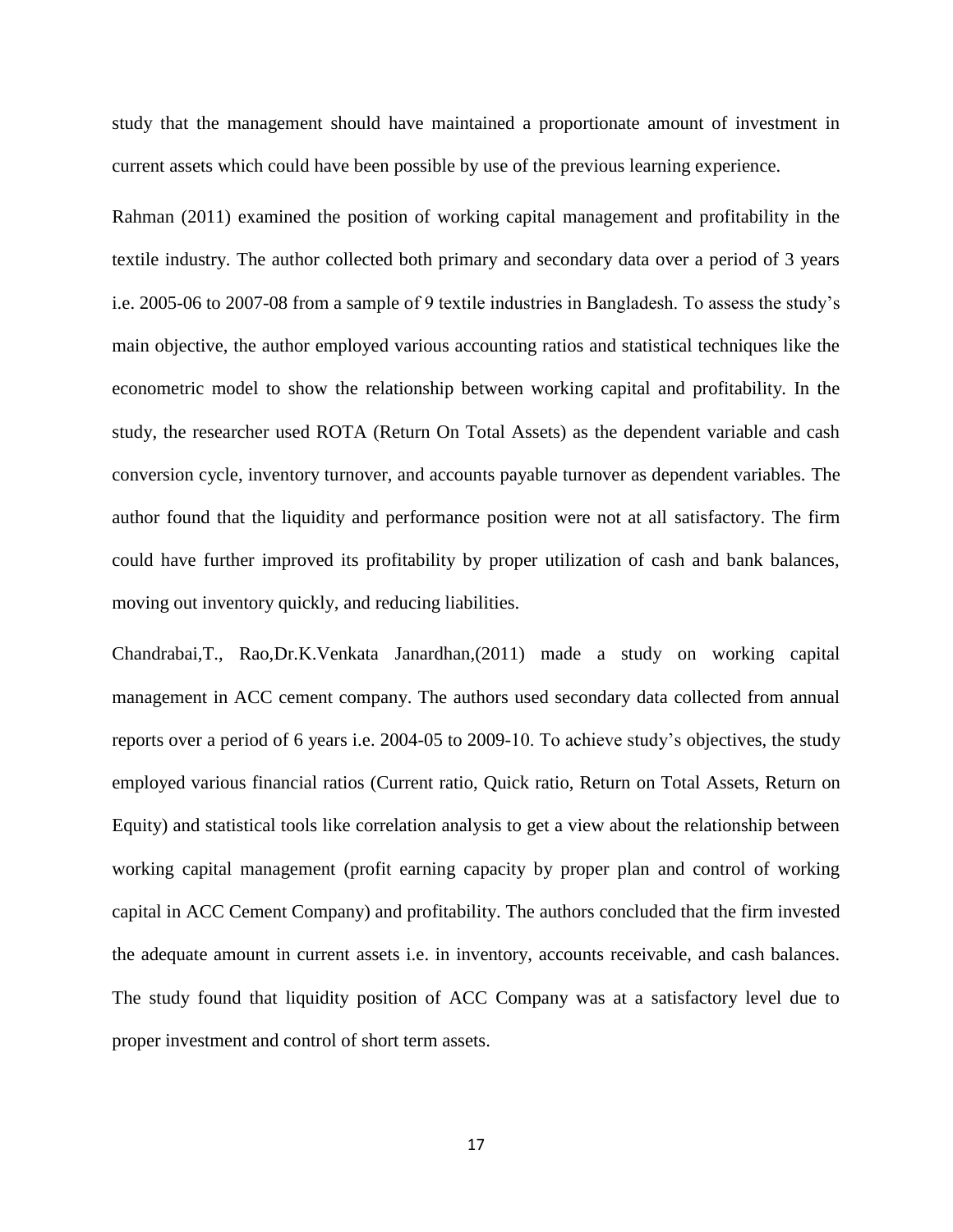Quazi, Shah Abbas & Nadeem (2011) investigated the effect of working capital management of two sectors (Oil and Natural Gas & Automobiles industry) on companies' profitability by analyzing secondary data collected from annual reports covering the time period from 2004- 2009.The primary aim of the research study was to examine the impact of working capital on firm's profitability for which the authors used various statistical techniques like regression analysis and the coefficient of correlation in the study. Variables affecting the profitability are inventory turnover in days, average accounts receivable, and financial assets to total assets as independent variables and profit after tax as dependent variable in the study. The study's results revealed the positive impact of working capital on profitability. The recommended focussing on cash cycle management was the crucial factor in increasing the value of the firm.

Quayyum (2011) investigated working capital management and liquidity effects on corporate profitability of Cement Industry in Dhaka. To conduct this study researcher undertook four cement companies listed in the Dhaka Stock Exchange where from secondary reliable financial data were collected over the period from 2005 to 2009. The study employed traditional ratios and statistical techniques as Pearson correlation and multiple regression analyses and found a significant negative relationship between cash conversion cycle and the firm's profitability. The researcher recommended that firms should have forecasted their future sales and kept cash in hand accordingly that resulted in better utilization of cash in a bargaining position and helped in reducing cost.

Bhunia & Khan (2011) observed liquidity management efficiency in Indian private steel companies. By taking a sample size of 230 firms, based upon secondary financial data collected for a period from 2002 to 2010 to measure liquidity management efficiency, various accounting ratios and descriptive statistics were used. Data analyzed through multiple regression test found a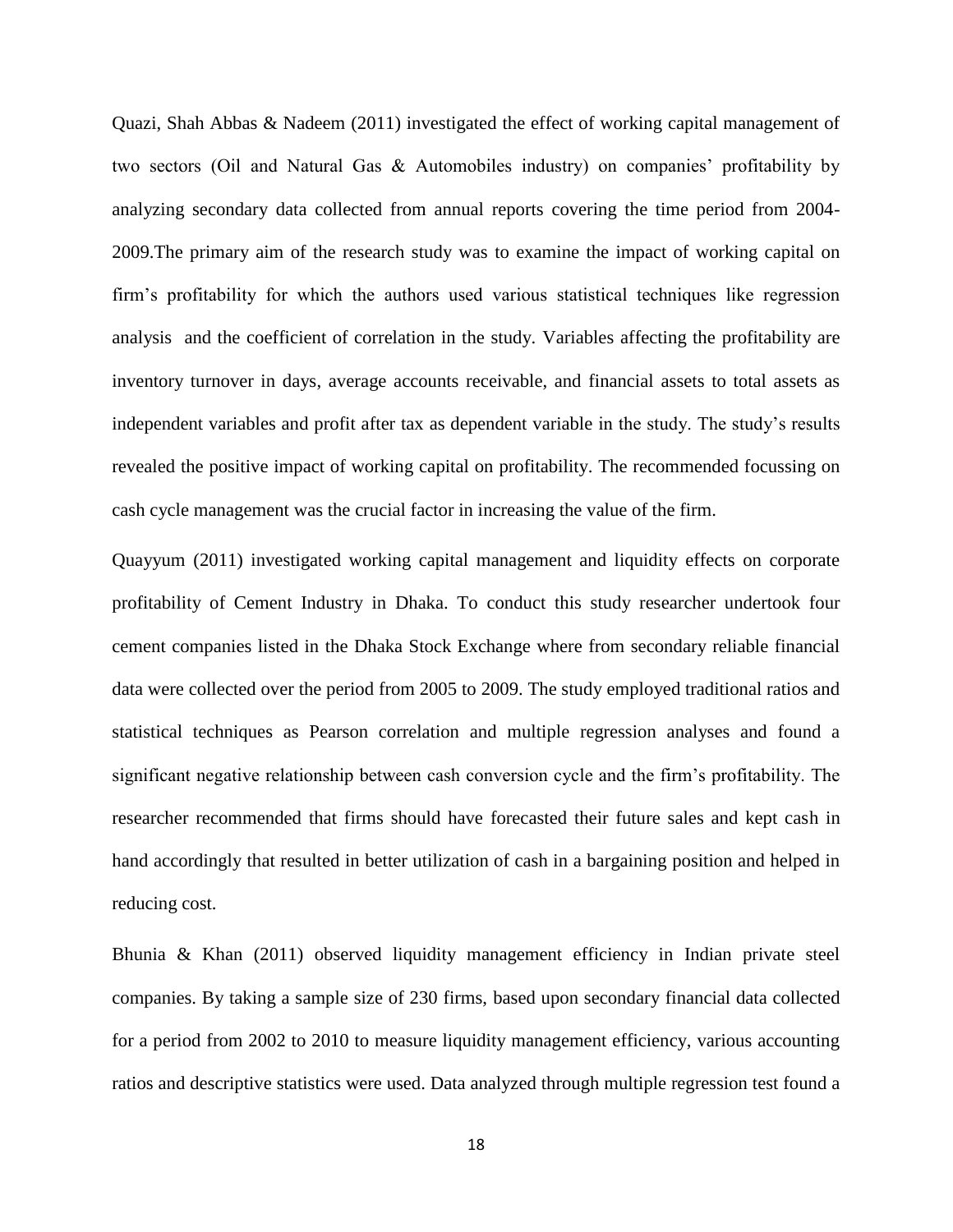lower degree of association between liquidity management and profitability. The study revealed that the solvency and liquidity position were quietly at a satisfactory level but had no effect on profitability. The authors advised the managers of the firms to give due concern to unexplained variables in liquidity management for the creation of shareholders value.

Bhunia (2010) made another study under the title liquidity management of selected Indian private-sector steel companies over the period of 9 years i.e. from 1997-98 to 2005-06 by using accounting ratios and descriptive statistical methods to assess the overall efficiency of liquidity management. He tested the effects of working capital management on Indian private steel companies' profitability by employing multiple correlations and multiple regression analyes. Analysis of data found poor and inefficient management of various components of working capital, and as a result, it harmed profit. None of the components was managed at symphony level. He suggested Indian private steel players to improve their liquidity position by the proper composition of current assets with the help of indexes of Indian steel companies.

Gill, Biger, and Mathur (2010) tested the relationship between working capital management and profitability of American manufacturing firms during 2005-2007, and a sample size of 88 listed firms had been undertaken in the study that used Ratio analysis, Pearson correlation, and Multiple regression analysis in the study. It found a negative relationship between accounts receivable and firm's profitability. The study used the cash conversion cycle (CCC) as a proxy for working capital management that showed a significant negative relationship existing between the two. The authors suggested that the firms could increase the firms' value by reducing accounts collection period and cautious maintenance of the cash conversion cycle.

Huynh Ngoc Trinh (2012) presented a thesis in University of Twente under the title "The Influence of Working Capital Management on Profitability of Listed Companies in the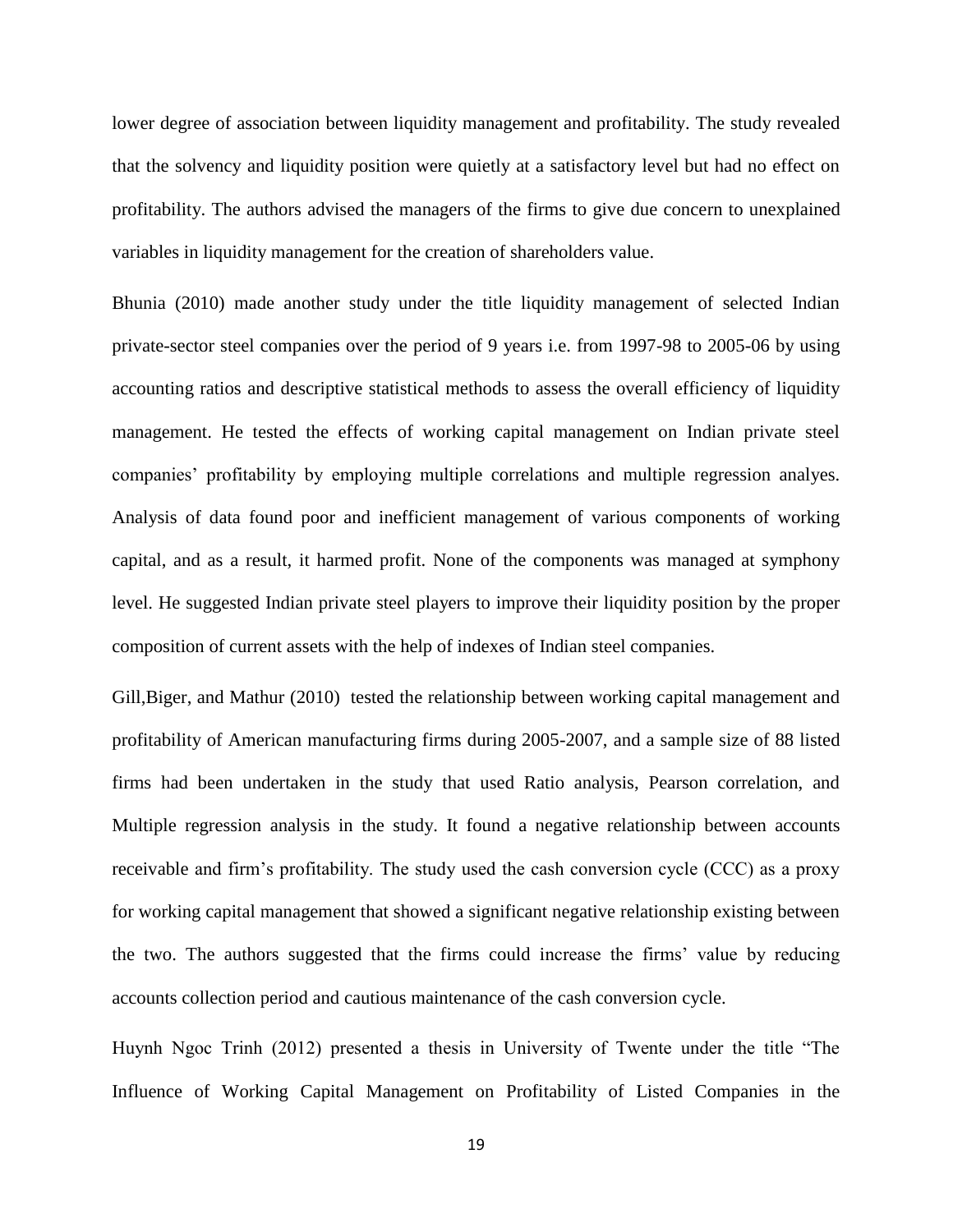Netherlands" wherein the research aimed to examine the effect of determinants of working capital management on Dutch non-financial companies' profitability across the period from 2006-2010. The study chose a sample size of 62 companies divided into two major sectors including 39 from manufacturing and 23 from service sectors. He used statistical techniques as multivariate models (Fixed Effects Models, Ordinary Least Square), regression analysis, Pearson correlation, etc. to evaluate how significantly working capital management influenced liquidity and profitability. The test confirmed that companies' profitability was negatively affected by accounts receivable, accounts payable, and cash conversion cycle whereas sales growth and firm size had positive direction on companies' profitability under study. He suggested Dutch nonfinancial companies' profitability might have been improved through better trade credit management policy. Surplus cash should have been efficiently invested to increase shareholders' value and also to assist companies in managing their working capital efficiently.

Charitou,Elfani,and Petros (2010) conducted a study on the effect of working capital management on corporate profitability of a sample size of 43 firms listed in the Cyprus Stock Exchange during period 1998-2007. The primary aim of the study was to assess the liquidity position of firms in an emerging market. Data analyzed by multivariate regression indicated that cash conversion cycle was negatively associated with firm's financial health. The study concluded that the firms could have had a stream of earnings by better utilization of working capital components that might have led to the reduction in default risks and improvement of profitability.

Lamberg and Valming (2009) inquired about the impact of liquidity management on profitability in two time points i.e. before the financial crisis and afterwards. The study framed a sample size of 34 firms selected from NASDAQ OMX Stockholm. The primary purpose of inquiry or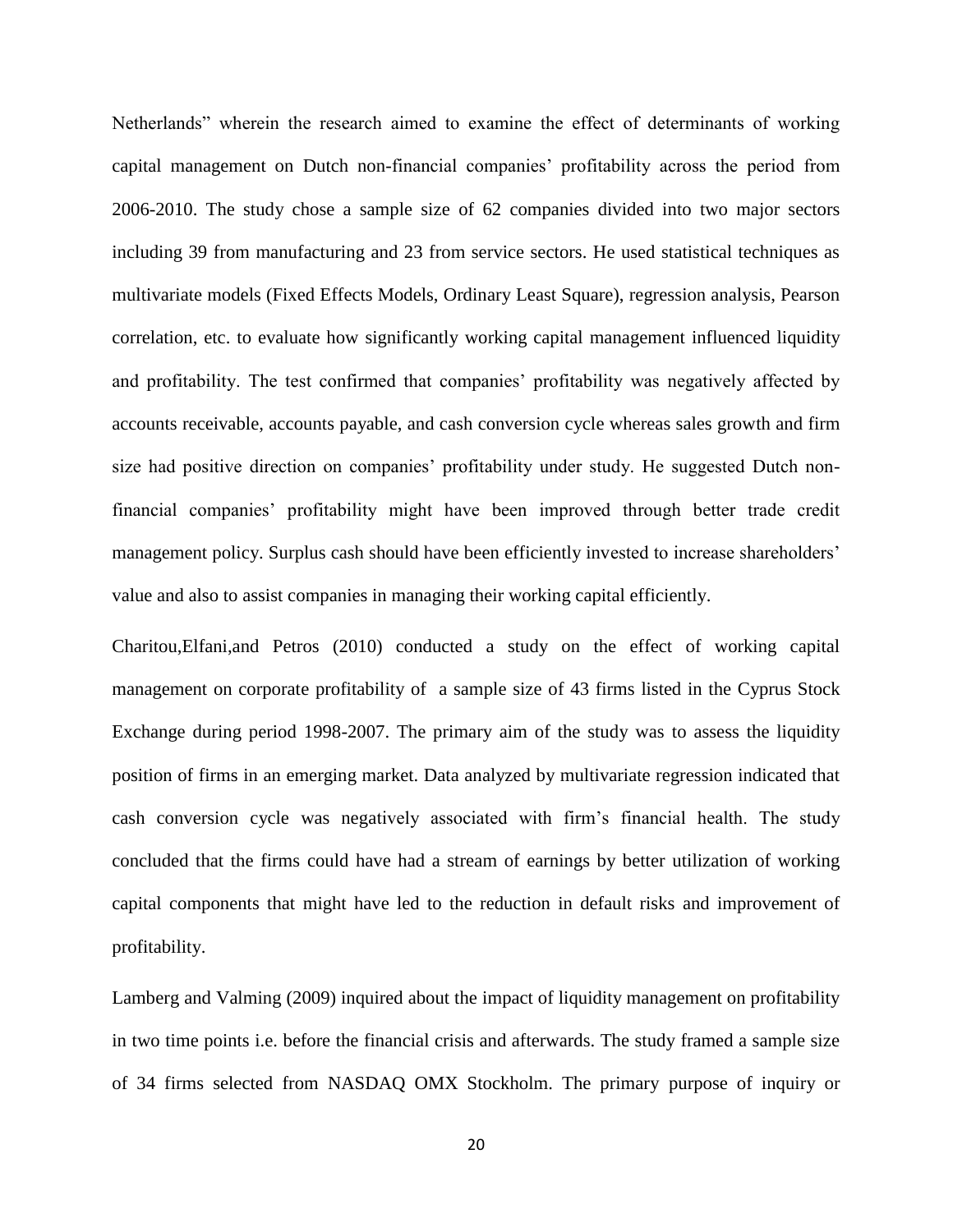research was to know the effect of the change in liquidity strategies on corporations' profitability for which they used statistical models as descriptive statistics, Pearson correlation and multiple regressions. They found empirical evidence that adaption of liquidity strategies had no significant effect on the profitability of the selected firms in the study at two points of time as there was no relationship existing between the change in liquidity strategy and corporation profitability measure (ROA). Researchers suggested that the firms in order to attain profit, should have focused on cash management policies and continuous forecasting of working capital requirement in the economic downturn period so that profitability was not hampered.

Bhunia (2007) in his study found that the efficiency of working capital management depended on its adequate level. He used different accounting ratios to measure the liquidity position of two central irons & steel companies in India. The study concluded that short-term liquidity can be controlled by better estimation of working capital requirement.

Ganesan (2007) conducted a study on working capital management efficiency in the telecom equipment industry. A sample of 349 firms was chosen for the study; secondary data were collected over the period 2001-2007 from published annual financial statements to reach the study's conclusion. To conduct the study, the researcher employed various statistical approaches like ANOVA one factor, correlation, regression, and F-test to find an association between working capital and profitability. He took Income to Total Assets and Income to Sales as dependent and Days in Inventory, Days Payable, and Cash conversion cycle as independent variables. On the basis of statistical analysis in the study, he found none of the components contributing to working capital management efficiently and that led to a negative impact on profit. It was also observed that the firm's inventory was managed inefficiently. He

21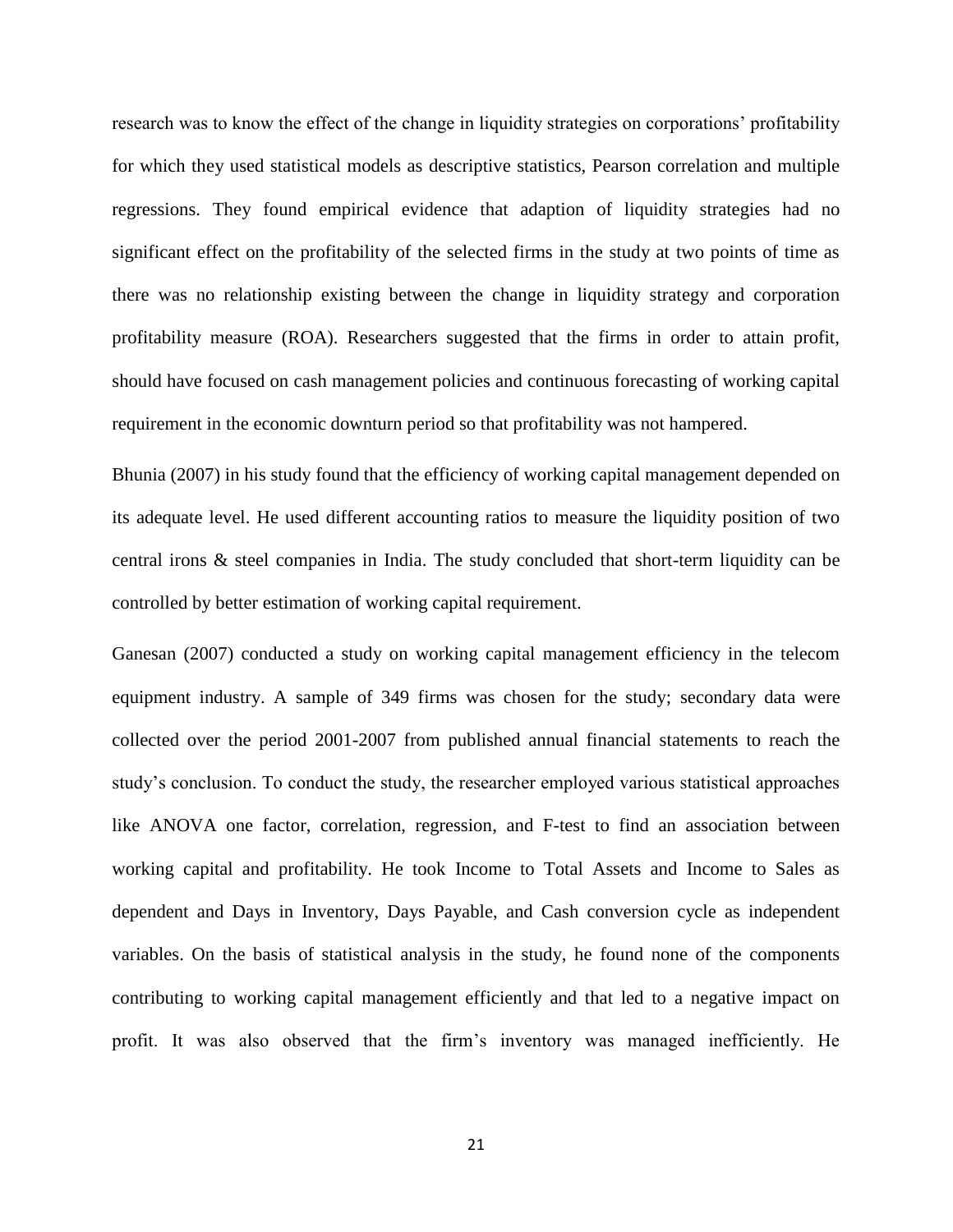recommended that management could efficiently manage working capital by decreasing inventory level and get more credit support from suppliers.

Padachi (2006) studied the trends in working capital management and its effect on the profitability of Mauritian small manufacturing firms during 1998-2003.The author's aim in the study was an inquiry about the impact of working capital on corporate profitability. Based on secondary data collected from annual published financial reports, the author identified Return on Total Assets (ROTA) as dependent variable and inventory days, account receivables, and account payables as independent variables in the study. The researcher, by application of statistical technique like regression analysis, found that working capital management,excepting cash cycle management, significantly affected the firm's profitability. He also found that excessive investment in inventories resulted in lower profitability. He concluded that the ownermanagers adopted best working capital management practices so that a balanced approach between assets and liabilities was ensured.

Deloof (2003) carried out a study on the association between working capital management and profitability by using 1009 large Belgian firms for the period of 1992 to 1996. The study adopted the statistical tools as Pearson correlation and Multiple regression analyses which found a negative relationship between firms profitability and the major components of working capital management i.e., accounts receivable in days, inventory conversion in days and accounts payable in days. The study concluded that the selected sample firms could increase the value for shareholders by reducing accounts receivable and inventories to a minimum level.

22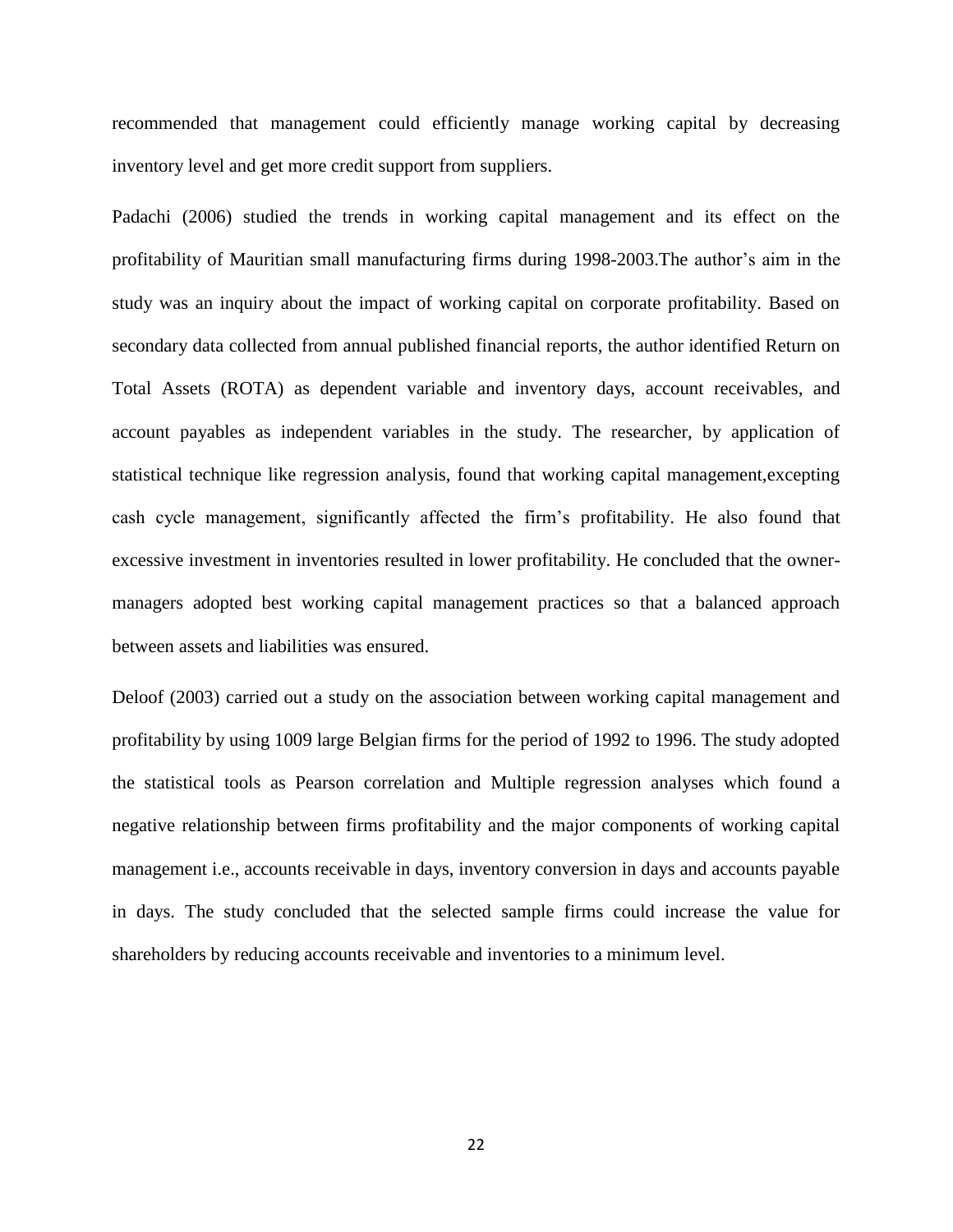### **2.3 Research Gaps**

In most of the studies as above, authors assessed various composition of working capital management and presented its relationship with profitability either considering a particular firm or a few companies. A limited or very small number of studies on working capital management had been conducted wherein the ingredients were compared with benchmark or standard ratios to evaluate the operating efficiency of the company. The above gaps were specially evident in the public sector iron and steel units operating under SAIL in India. Moreover, it is observed in many studies that the time period undertaken was short which may not provide reliable results. However, in the present study a long time period of twelve years i.e., 2001-2013 have been taken to reach a valid conclusion. Thus, it is expected that the present research would be able to fill the gaps found in the existing literature related to working capital management.

## **2.4 Research Methodology**

#### **2.4.1 Research Design**

Sketching out a study helps the researcher to plan and implement the study in a way that will help the researcher to attain intended results, thus increasing the chances of obtaining information that could be associated with the real situation (Burns & Grove, 2001). Research design is an outline for the researcher from writing the hypothesis and its operational implications to the final analysis of data (Kothari, 2014). In other words, it is a conceptual arrangement of conditions for the collection, measurement and analysis of data to attain the objectives of the study. Orodho (2003) states that research design is a programme that guides the researcher in collecting, analyzing and interpreting observed facts. Research design involves the logical steps and procedures to carry out the study to answer or address the research questions.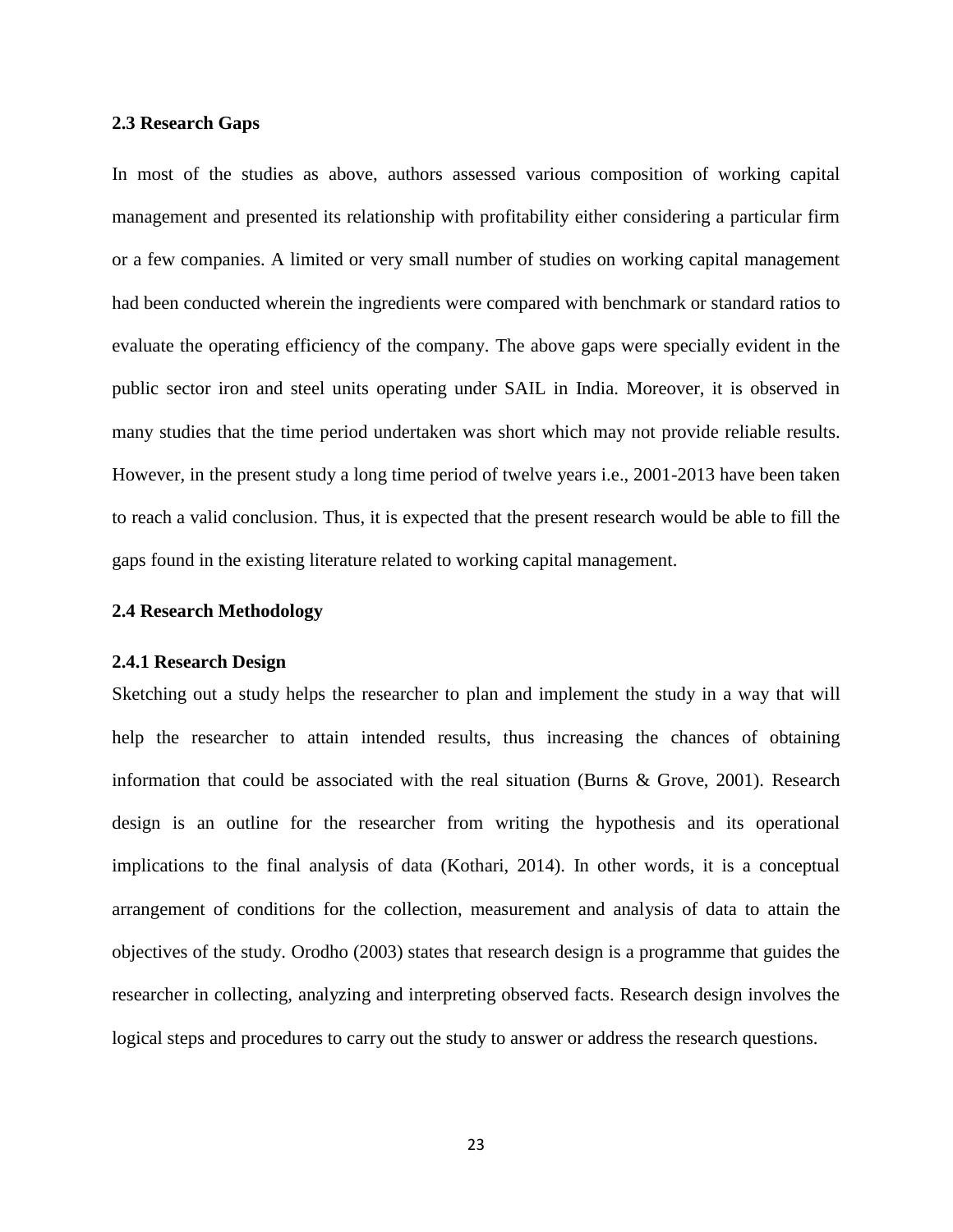Amongst the number of research designs available, the one adopted in the study is exploratory and empirical in nature since it assists the researcher to "open up" the problem and look around. It helps diagnose a problem situation in identifying the responsible factors therein. Exploratory research design used in the present study helps in finding out the possible causes to the symptoms as well as in formulating and developing the research problem and objectives of the study. The study used exploratory research design because this research design attempts to explore causes or factors related to working capital management that affects profitability of the selected manufacturing companies. The study also employed empirical research design because the results and findings of the present study could be attained through direct observation of the past or historical quantitative information i.e., audited annual reports of the selected units for the period from 2001-02 to 2012-13.The study aims to determine efficiency of working capital components to earnings. Working capital components include accounts collection period in days (ACP), inventory conversion period in days (ICP), accounts payable period in days (APP) and cash conversion cycle (CCC).

#### **2.4.2 Population and Sample size**

Population refers to aggregate of all the objects, groups, people that conform to a set of specifications. Out of total population or universe, selected elements of objects and participants people or groups for the study is known as sample of the population.

In this study target population is all manufacturing units of iron and steel public companies under Steel Authority of India Limited located in west bengal. Manufacturing industry was chosen because it is significant in contribution to economic growth and development of the country. Manufacturing sectors are considered as the central to the economy. The rise of economy is fuelled by manufacturing industries. The strength of any economy is judged by the development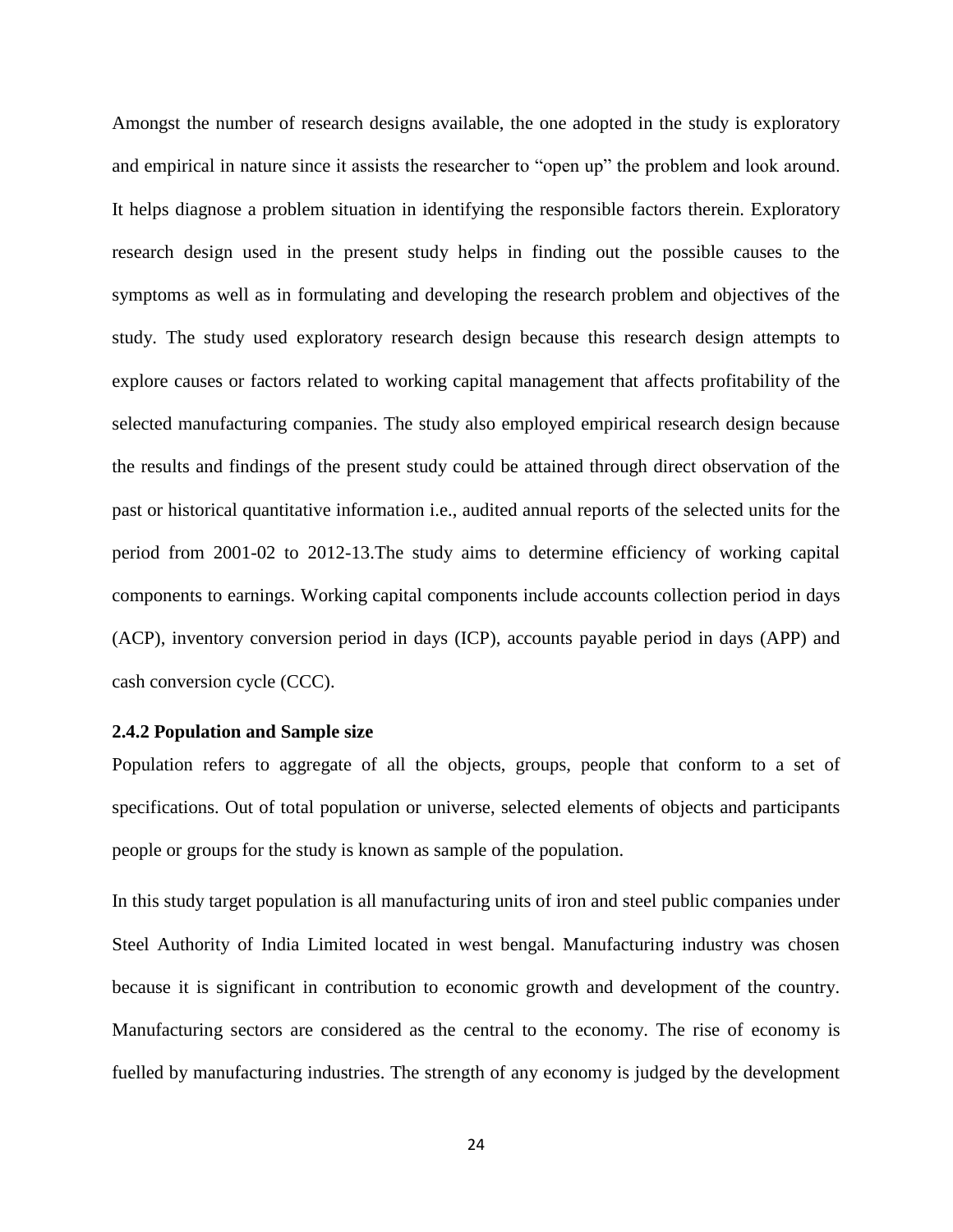of manufacturing units. According to the World Trade Organization (WTO), 80 % of interregional trade is in goods, and only 20 % is in services that contributes an economy to the path of development and growth. Thus, Selected sample units of aggregate population under study are the three giant manufacturing units located in the Durgapur industrial belt and Asansol subdivision area in West Bengal, namely, (a) Alloy Steel Plant (ASP), (b) Durgapur Steel Plant (DSP), and (c) Indian Iron & Steel Company (IISCO). These selected sample companies are subsidiaries, wholly operating under SAIL, New Delhi.

## **2.4.3 Sampling Technique**

Convenience sampling procedure has been adopted to identify or select the public units in the study area. All the three public units located in the study area are chosen due to following reasons.

- (a) Because of availability of relevant financial data of the chosen units in the study area.
- (b) Public Units are involved in the manufacturing in iron and steel industry.
- (c) Companies are wholly operated under the central government regulations.

#### **2.4.4 Time frame of the Study**

The present study covers a period of twelve years commencing from 2001-2002 to 2012-2013. Selected units in the study followed the financial year that started on  $1<sup>st</sup>$  April and ended on  $31<sup>st</sup>$ March every year. The main reason behind choosing the period of twelve years is the expectation that the efficiency of working capital management, if any, is expected to be captured well in the long time horizon. So, audited financial data for a continuous period of twelve years have been collected.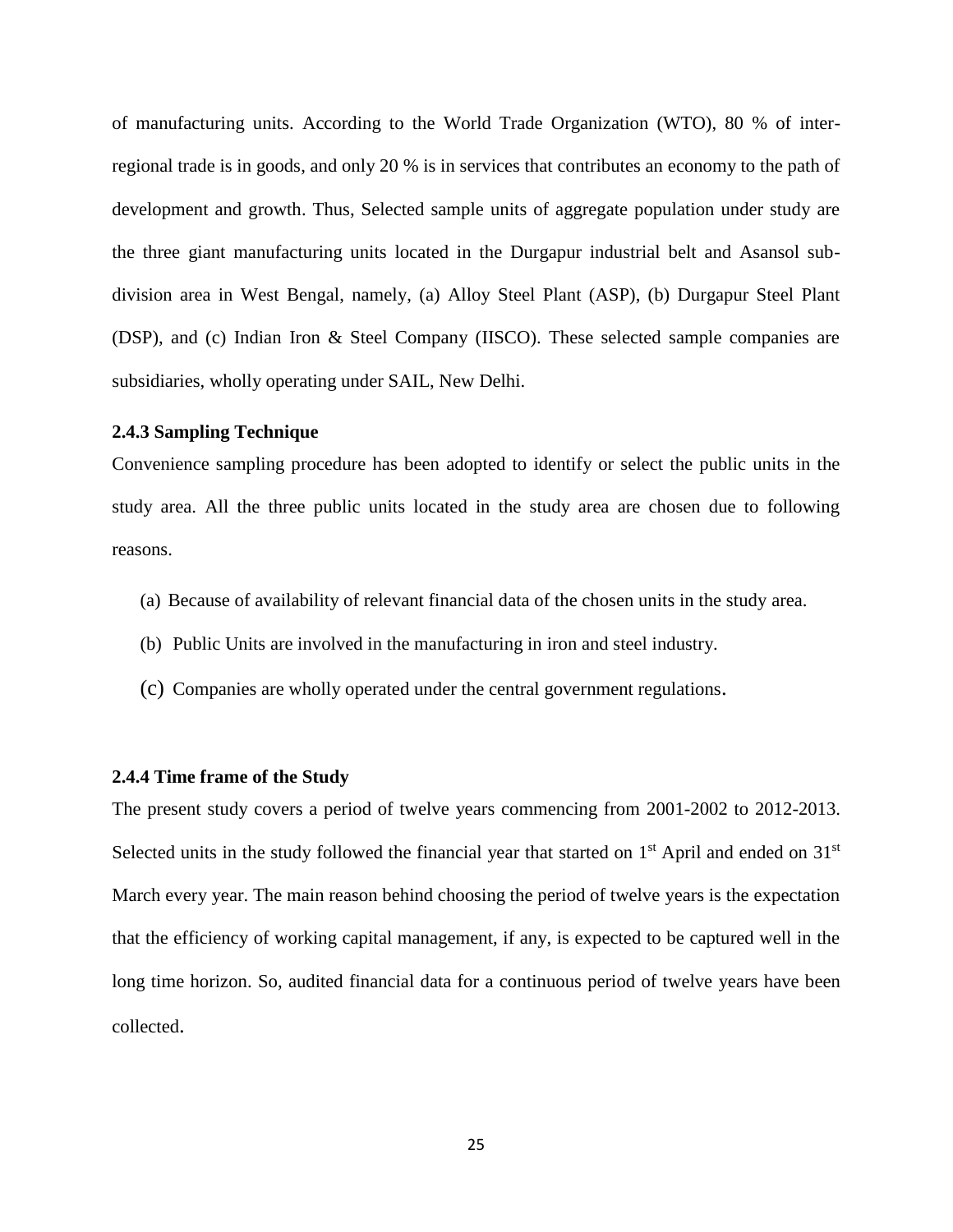#### **2.4.5 Sources of Data and Data Collection**

The present study is based on an analysis of secondary data collected from selected companies. Relevant data for the study have been extracted from the audited annual reports of subsidiaries of SAIL (selected units are ASP, DSP, and IISCO) located in the study area, by personal visit to the company offices. Secondary sources of data are annual balance sheet, profit and loss account, and financial ratios mentioned in the financial statements. Reason for choosing the secondary data is the availability of all required accounting data and its reliability as these annual reports were mandatorily audited by recognized audit firms.

The study solely uses secondary data to gain new insight which is in consistence with the Duru, 2014; Kasuku, 2014, who used exclusively secondary data for their respective studies.

## **2.5 Research Variables and Their Measurement**

Anything (objects, events, and people) that has quantity or quality that varies is known as variable. A variable could be manipulated to know the effect of another variable. In this study, variables are chosen based upon the previous literature on working capital management. Research variable has been categorized into two one is independent or explanatory variable and the other is dependent variable. These variables are in consistence with the studies of (Deloof,Marc,2003),(Singh,2013).

#### **2.5.1 Independent Variables**

Independent variables are those variables that remain standalone and does not change with another variable that we measure. Independent variables are control variables that could be manipulated as per studies' requirement. It does not depend on the dependent variable. Generally, independent variables (IV) and dependent variables (DV) are used to study the relationship between two or more factors. Independent variables are the inputs that represent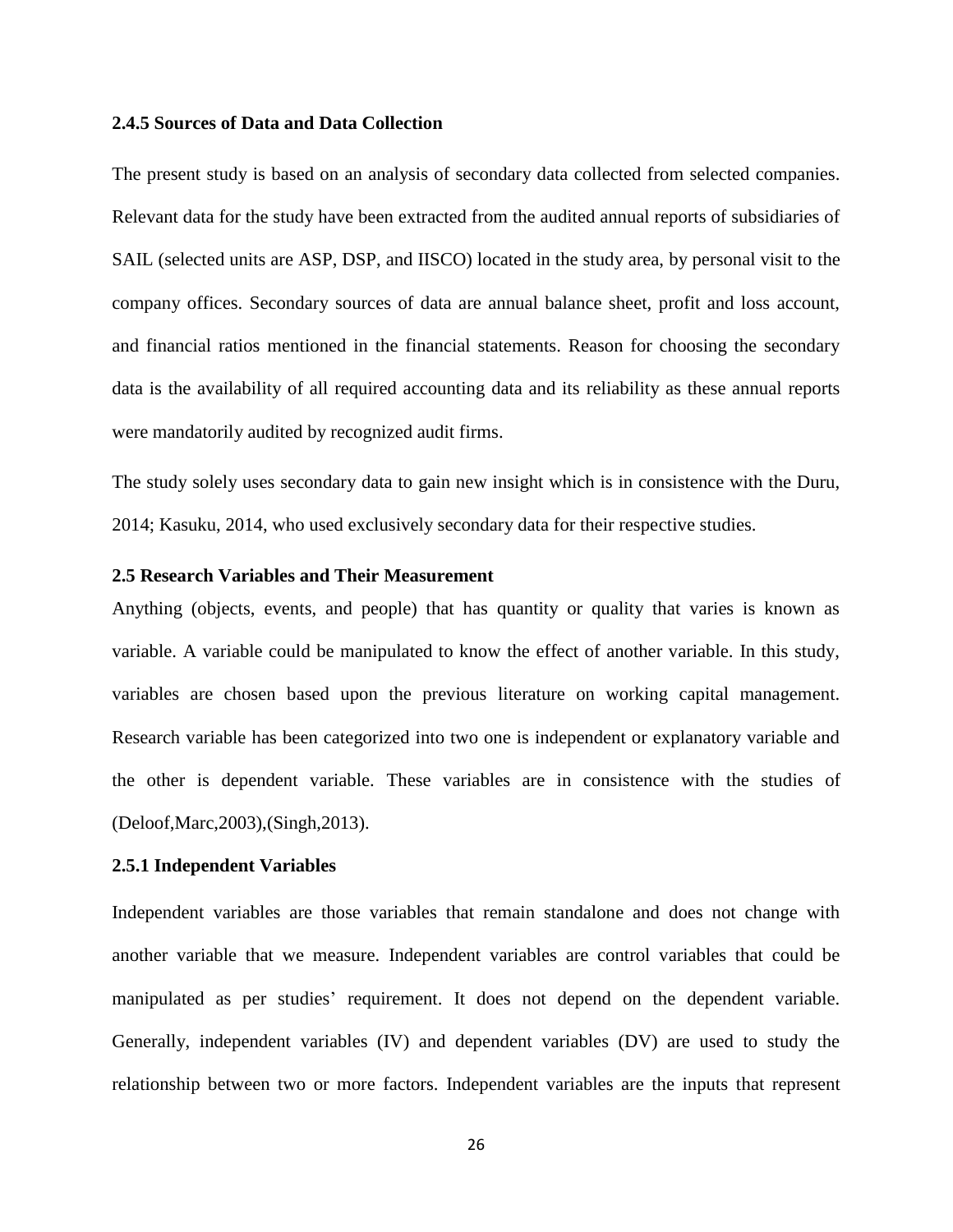valid causes or reasons for variation in the output variable or dependent variable whose variation being studied.

In this present study, chosen independent variables are accounts conversion period in days (ACP), inventory conversion period in days (ICP), accounts payable period in days (APP) and cash conversion cycle (CCC). These chosen independent variables are in line with the previous or past studies on working capital management (Padachi,2006; Gill, Biger,and Mathur, 2010; Rahman, 2011; Makori and Jagongo,2013; Babu and Chalam, 2014).

Efficient working capital management can be identified by a comprehensive method i.e. cash conversion cycle (CCC) and by its elements as accounts collection period in days, inventory conversion period in days and accounts payable period in days.

## **Cash conversion cycle**

Cash conversion cycle (CCC) is an average period of time or period of gap between the payment made to suppliers for purchase of raw materials and the recovery of debt collection out of sale of finished goods from customers. It is calculated by:  $CCC = (Accounts$  collection period in days + inventory holding period in days – accounts payable period in days).

#### **Accounts Collection Period**

Accounts collection or receivable period in days is the mean time period that a firm takes to collect amount from its debtors. It is computed by dividing the average debtors or accounts receivables by net sales multiplied by 365 days.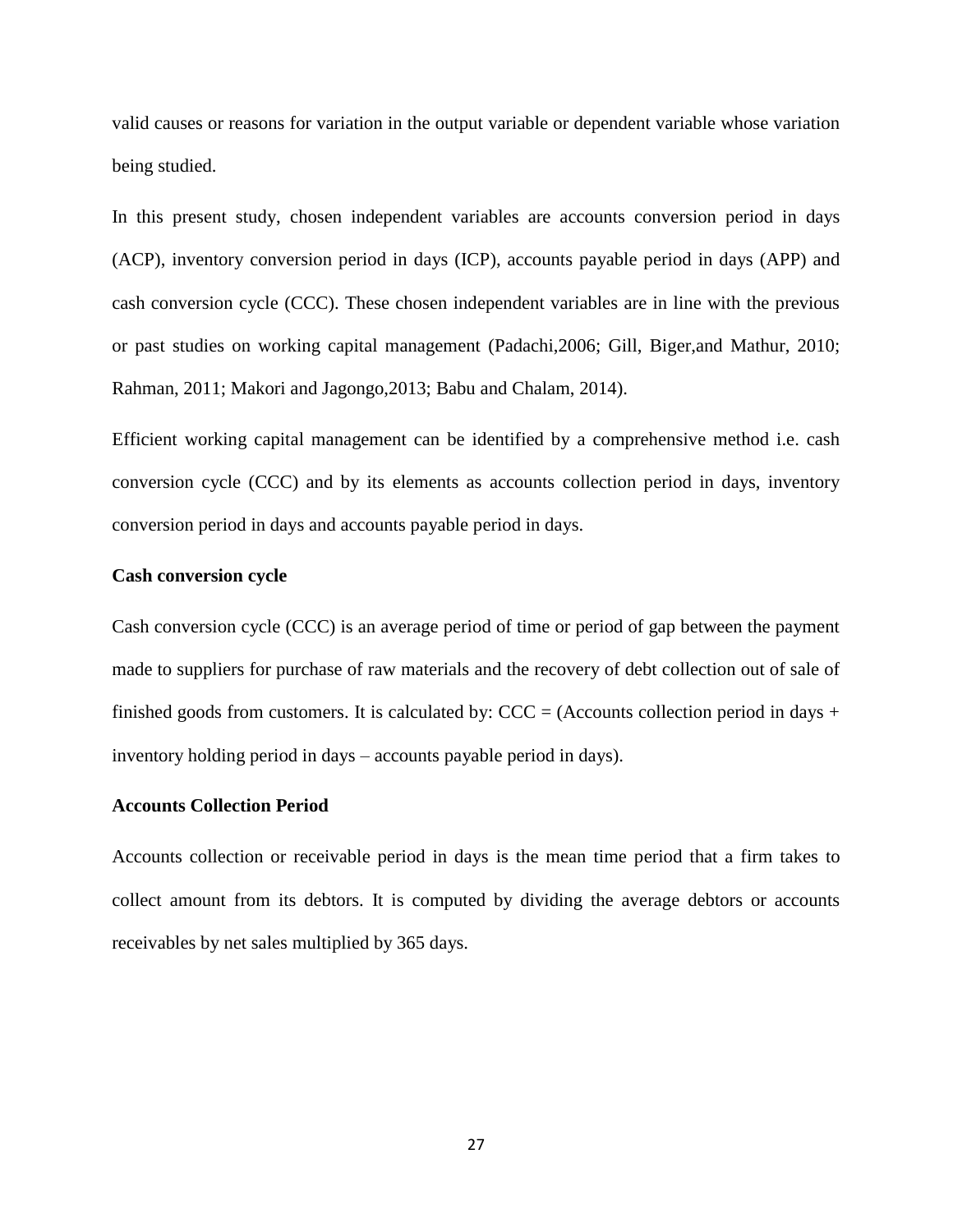## **Inventory Conversion Period**

Inventory conversion or turnover period is the average number of days the firms hold its inventories. It is computed by dividing average stock by cost of goods sold multiplied by 365 days.

## **Accounts Payable Period**

Accounts payable period in days is the average number of days the firm has been allowed by the creditors to pay off its debts. The computation is made by dividing average trade creditors by net purchase multiplied by 365 days.

# **Fixed Assets Turnover Ratio**

It is commonly used activity ratio that measures the efficiency with which a company uses its permanent assets to generate revenue. In other words, an activity ratio is one that determines the success of a company based on how it has been using its fixed assets to earn income. A high ratio indicates better utilization of the permanent assets whereas a low one signifies poor employment of the resources. It is computed by dividing net sales by average fixed assets of the company.

## **Working Capital Turnover ratio**

Profitability could be affected, if a company fails to utilize its current assets to generate revenue. It represents how efficiently a firm employs its gross working capital (current assets) to fetch earning to the organization. Generally, it builds a relationship between cost of sales and net working capital. A declining ratio implies over investing of working capital that results in low earnings; on the other hand, a high ratio indicates well utilization of current assets in bringing revenue for the firm. This efficiency ratio could be assessed by dividing net sales by working capital.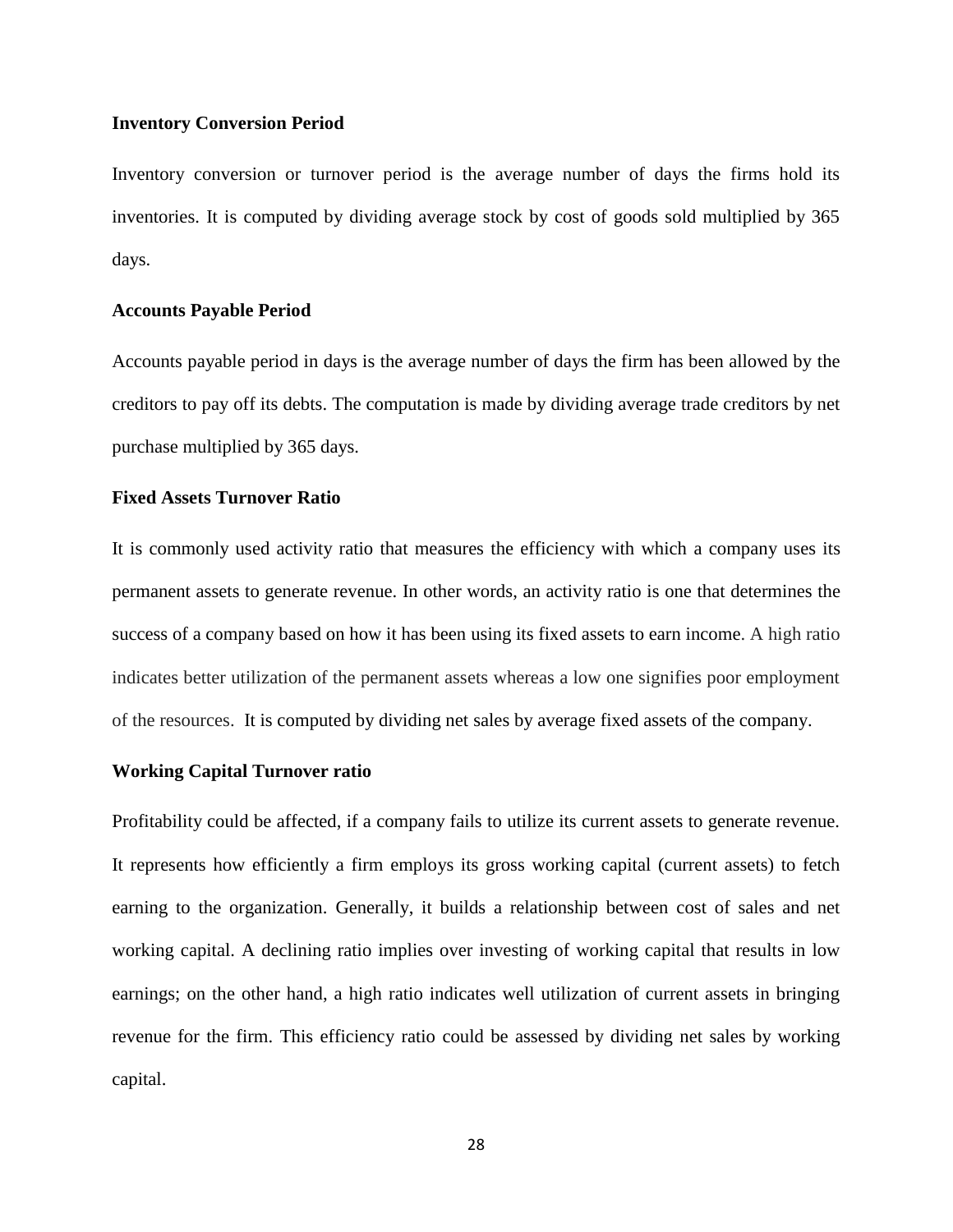## **Capital Employed Turnover ratio**

Capital employed turnover ratio entails the ability of the firm to generate sales revenue from the capital employed; signifies the company's efficiency in employing the capital in the business to gain from turnover. A higher capital turnover ratio means the company is sound in acquisition of maximum profits with low amount of capital. It is computed by dividing net sales by capital employed.

## **Total Assets turnover ratio**

It is an efficiency ratio that determines the company's ability in producing maximum sales by deploying all of its assets. It can be expressed as a ratio between two variables - one is revenue or sales and the other is total assets of the company. Total turnover ratio is identified as a determinant of company's performance. A high ratio indicates the satisfactory performance of the company and a low one implies under utilization of total assets in promoting sales or revenue. This could be ascertained by dividing net sales by capital employed.

#### **2.5.2 Dependent variables**

An outcome variable or dependent variable is a variable that depends on the independent variables. Variation in dependent variable is measured in scientific experiment by input variables. Due to response by the independent variables, the value of outcome variable changes.

## **Return on Assets**

Profitability of any company is measured by various accounting ratios. Among accounting ratios, Return on Assets (ROA) is the best indicator of measuring firm's performance as it determines earnings based on the total assets and resources employed in the business; it is also identified as a barometer of working capital efficiency. Other accounting measures are R.O.C.E (Return on Capital Employed), R.O.E (Return on Equity), G.O.P (Gross Operating Profit) that is also used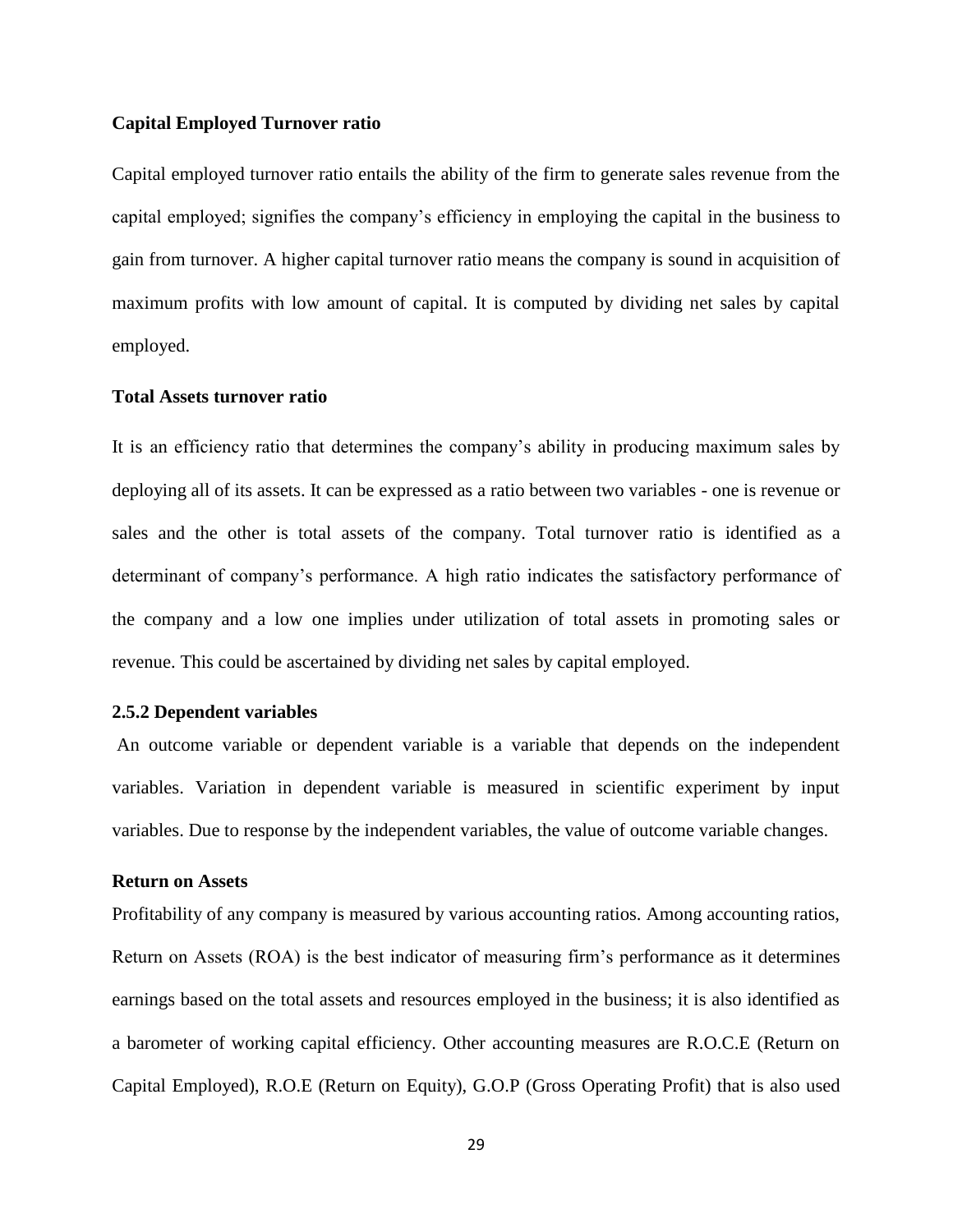to evaluate the earning capacity of an organization. ROE reflects performance of business by considering the capital structure i.e. the choice between equity and debt. ROA is the simplest accounting measure of ascertaining earning capacity of business enterprises which has been adopted widely in several empirical studies on the working capital management and firm's profitability. This study employs ROA to measure the profitability, which is in consistence with the prior studies of (Yadav, *et al*, 2014: that study used a sample size of 10 Indian large manufacturing companies; Babu and Chalam,2014: that observed the relationship between profitability and components of working capital in Indian leather industry). R.O.A is calculated by dividing Earnings Before Tax (EBT) by Total Assets multiplied by 100.

## **2.6 Tools adopted for analyzing working capital management**

After collection of all financial data, the relevant data are arranged in accordance with the objectives of the study and then entered into the statistical package of social science (SPSS) version 15.0 program to analyze the data. To analyze the working capital position of selected units various well known accounting tools and statistical techniques have been used in the study such as ratio analysis, mean, standard deviation, coefficient of variation, minimum and maximum. A brief detail of the tools used in the research study to attain the objectives have been discussed below:

#### **2.6.1 Ratio Analysis**

Ratio analysis is a mathematical technique to determine interrelationship between any two quantitative data or information contained in the financial statement that indicates the financial conditions of the business. Accounting ratios assist organization in comparison of financial facts to recognize the improvement or declining position of companies i.e. strengths and weaknesses. Overall performance of the organization such as solvency, profitability, efficiency, credibility,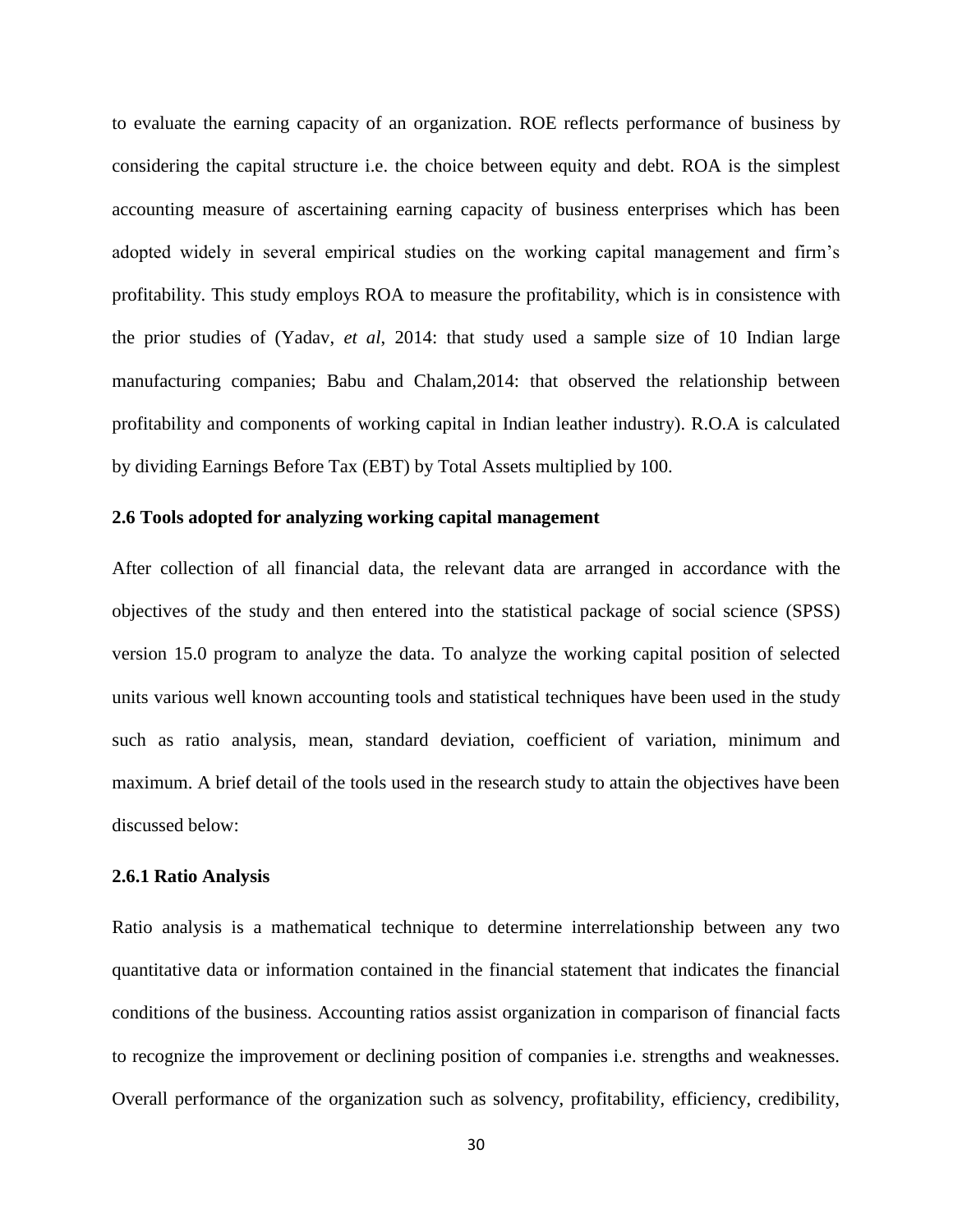etc. can be measured with the help of key ratios. Ratio analysis tool has been used for unit wise comparison of working capital management components i.e. ACP, ICP, APP, and CCC to recognize the improved or deteriorating position of the selected companies i.e., strengths and weaknesses in respect of working capital. Ratio analyses have been used in many past studies on the same theme by Duru (2014); Barad (2010); Tingbani (2015).

#### **2.6.2 Descriptive Statistics**

Descriptive statistics are the principal tools in any statistical analysis because that describes the basic features of data and observations in the study. It provides the basic information about the sample by summarizing it together with graphical presentation. To study working capital position of sample units, collected data have been analysed and presented by mean, standard deviation, coefficient of variation, minimum and maximum. Descriptive analysis like mean, standard deviation, minimum and maximum (descriptive in nature) was used to know the basic information about the selected manufacturing units on working capital management position. Various graphs and charts were used to represent the movement or direction of the working capital management variables during the study period in order to provide a brief information about the variables used in the study.

#### **2.6.3 Bivariate Analysis**

Bivariate analysis is the simplest form of statistical analysis that measures the differences or association between two variables. Bivariate analysis measures the direction of linear relationship between the variables, also indicates the strengths of association between the two attributes. It is useful in testing the research hypothesis on association between the variables. Correlation coefficient values range from  $-1$  to  $+1$ . Zero (0) indicates that there exists no relationship between the variables. Value either close to  $-1$  or  $+1$  signifies that a strongly negative or positive association prevails between the measured variables. In this piece of thesis,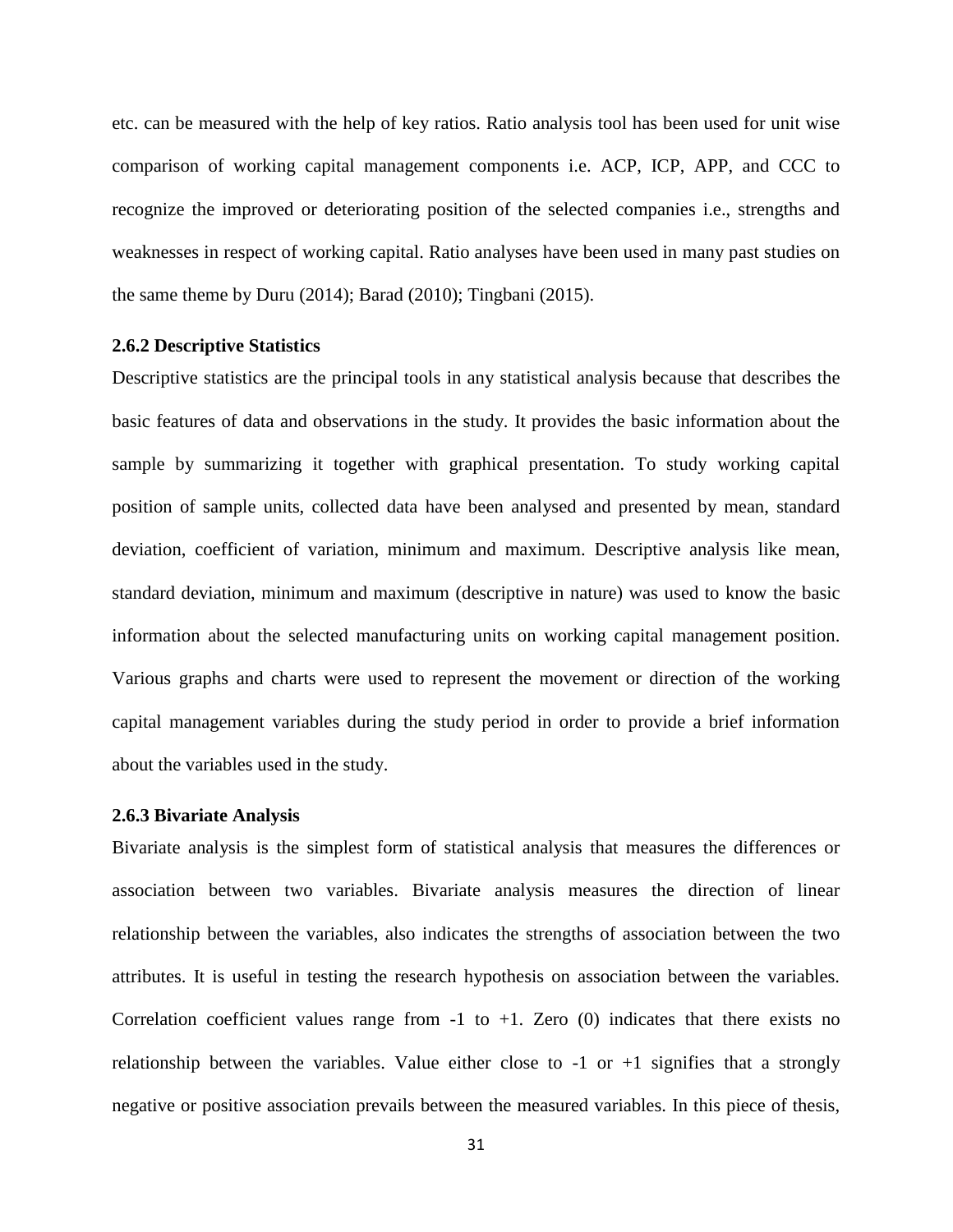Pearson correlation has been employed/applied to ascertain the relationship between all chosen variables. This is done for establishing the relationship between working capital management variables (viz.Accounts Collection Period, Inventory Conversion Period, Accounts Payable Period, and Cash Conversion Cycle) and firm's profitability measured by R.O.A.(Return on Assets). This statistical tool was adopted in several past studies of (Rimo and Panbunyuen,2010; Afrifa,2013;Duru,2014;Sinku,2015;Makori and Jagongo,2013).Pearson correlation can be computed by the following formula:

$$
r = \frac{\sum XY - \frac{(\sum X)(\sum Y)}{n}}{\sqrt{\left(\sum X^2 - \frac{(\sum X)^2}{n}\right)\left(\sum Y^2 - \frac{(\sum Y)^2}{n}\right)}}
$$

 $n =$  number of pairs of scores  $\sum XY$  sum of the products of paired scores  $\Sigma X$ = sum of X scores  $\Sigma$ Y= sum of Y scores  $\sum X^2$ = sum of squared X scores  $\sum Y^2$  sum of squared Y scores

#### **2.6.4 Multivariate Analysis**

Multivariate analysis consists of statistical methods that are used to examine two or more phenomena at the same time (Afrifa, 2013). Profitability (dependent variable), in this study, may be affected by several factors or independent variables. To investigate about how working capital components affect profitability, multivariate analysis has been applied due to its multidimensional nature. In this study, time series data analysis has been chosen to test the study's hypothesis i.e., the impact of working capital management on profitability. Linear regression analysis has been employed to scrutinize the effect of working capital management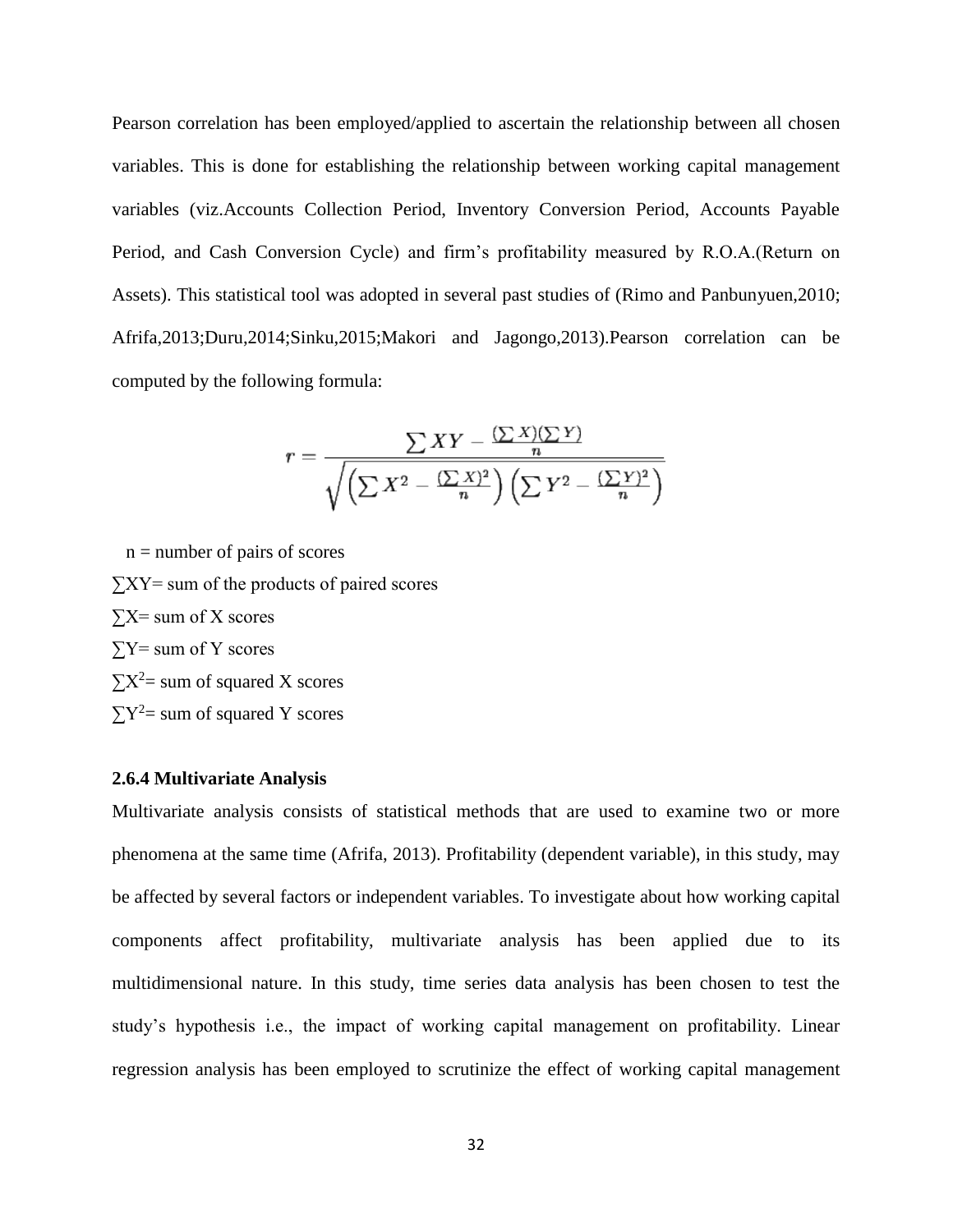variables i.e., accounts collection period and cash conversion cycle (in days) on profitability of the organization. A general linear regression model is presented below:

$$
Y = a + \beta_1 X_{1+} \beta_2 X_{2+} \ldots + \beta_n X_n + \epsilon_t
$$

In the above equation, Y indicates dependent variable; "a" imply a constant which represents the value of y when all the explanatory values are zero. The subscript t denotes the time dimension i.e.,  $t^{th}$  period such as (t equals to 1, 2, ..., 13),  $X_1, X_2, \ldots, X_n$  represent explanatory variables.  $\beta_1$ ,  $\beta_2$ and  $\beta_n$  are the slopes of coefficients to be measured and  $\epsilon_t$  denotes the residual disturbance term.

#### **2.6.5 Analysis of Variance (ANOVA)**

Analysis of Variance, in short ANOVA, is a widely used statistical method employed to determine the mean differences between the groups of three or more. According to Ostertagova and Ostertag (2013), it is an extension of t-test for two independent samples to more than two groups. It investigates the effect of one or more factors by comparing the means of different samples (Singh,Gurchetan,2018).The main purpose of one-way ANOVA is to test for significant mean differences between levels which is done by variance analysis. In this research study, Oneway ANOVA is applied to examine the mean difference in the working capital management variables in each company and also to examine the effect or impact of Cash Conversion Cycle (CCC) and Accounts Conversion Period (ACP) on firm's profitability of the selected public sector companies. The advantages of using one-way ANOVA arise for the following reasons: Firstly, it is a robust design technique used to check the class mean differences without raising the degree of Type I errors. Or in simple words, it controls the Type I errors which arise in conducting mean difference by "t" test.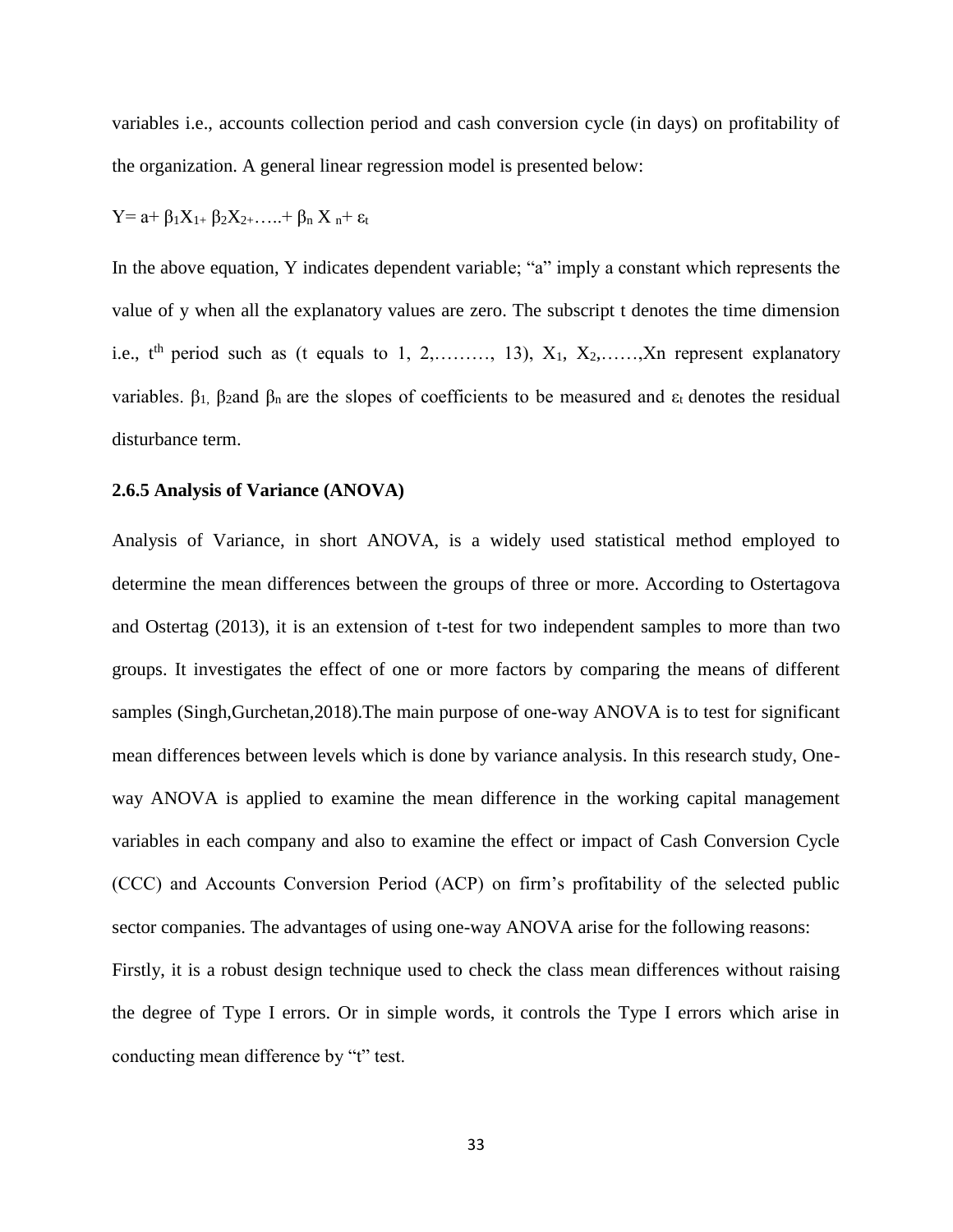Secondly, it checks whether the mean of one group is statistically different from other or not; but it does not show in which way they i.e., mean of one sample, are different from one another. However, to determine which way the mean is different, Post-Hoc test is conducted if the mean is found to be significantly different. F-ratio in one-way ANOVA is the variance ratio which indicates whether sample means are significantly different or not. The lower the ratio, more is the sample mean; whereas, high F-ratio shows that the difference in the mean of the group is statistically significant. The F test is defined as:

# F calculated = Between Group Variaility

Within Group Variablity

Where, k-1 and n-k indicate degree of freedom of numerator and denominator respectively. The approach of accepting the alternative hypothesis if the computed value of F is greater than the critical value of F and if the computed value of F is lesser than the critical value then the null hypothesis is to be accepted.

## **2.6.6 Post-Hoc Multiple Comparison test (Games Howell)**

One-way ANOVA simply suggests whether the mean of groups is different or similar and signals the decision to accept or reject a hypothesis based on the key statistic i.e., F-ratio. However, it does not point out the way sample's mean is significantly differenent; therefore, Post-Hoc multiple comparison test is used. Several multiple comparison tests are available in statistics. But in this study, Post-Hoc comparison test using "Games Howell" is used to study statistical significance of groups' mean score differences in terms of working capital management efficiency and to analyze the causes or reasons for mean score differences among the selected companies.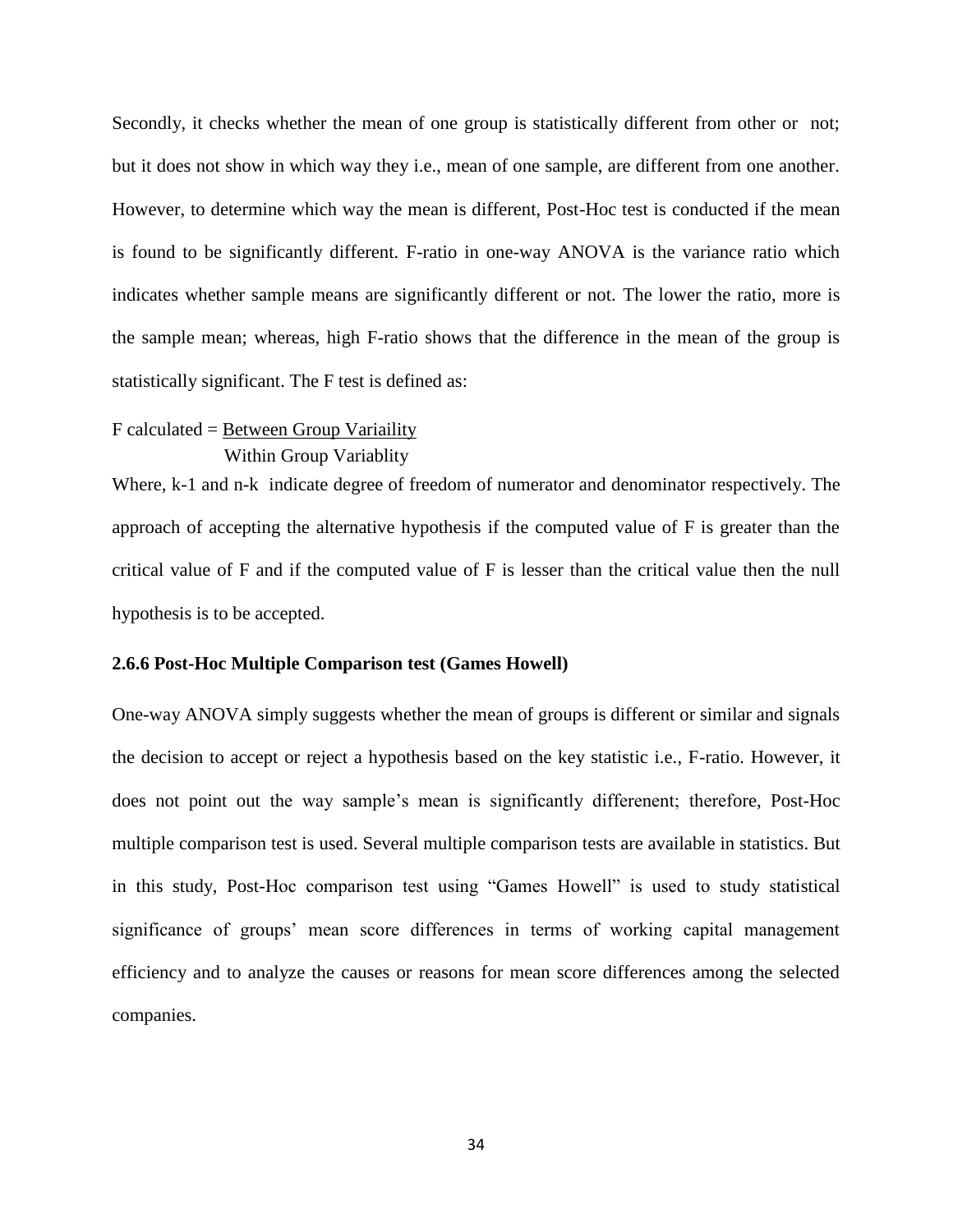# **2.7 Diagnostic test**

Before applying the proposed statistical techniques, the necessary assumptions of the methods have been checked. Test of the underlying assumptions along with their results is presented below.

## **2.7.1 Test for Heterogeneity of Variance**

In order to identify whether variances are equal among the groups or not, this study has employed 'Levene Statitic test 1960'. According to this test, if p-value is greater than 0.05, it indicates that there is absence of heterogeneity of variance. The study obtained significant values in both the selected variables (ACP and CCC) i.e., p-values of .061 and .105 respectively. It implies that variance among the selected companies is equal or there is homogeneity of variances among the selected groups. The results of the tests for the selected variables are given in the Table 2.1 and Table 2.2 below.

| Table 2.1                               |
|-----------------------------------------|
| <b>Test of Homogeneity of Variances</b> |

| ^^n                 |     |    |      |  |  |  |  |
|---------------------|-----|----|------|--|--|--|--|
| Levene<br>Statistic | df′ |    |      |  |  |  |  |
| 3.763               |     | 34 | .061 |  |  |  |  |

**Table 2.2 Test of Homogeneity of Variances**

| CCC                 |     |     |      |  |  |  |  |  |
|---------------------|-----|-----|------|--|--|--|--|--|
| Levene<br>Statistic | df1 | ብቶር |      |  |  |  |  |  |
| 2.420               |     | ົດ  | .105 |  |  |  |  |  |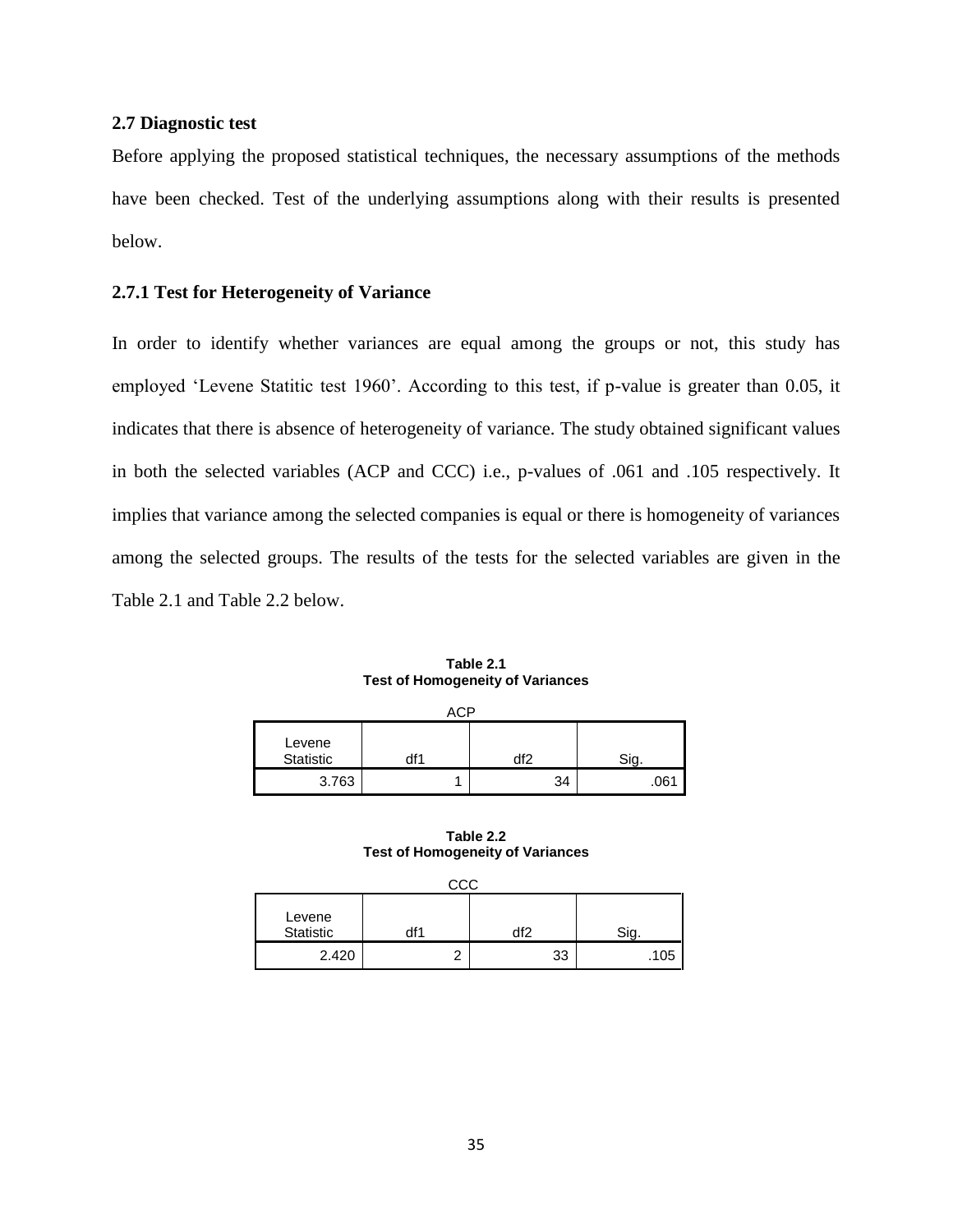# **2.7.2 Test for Autocorrelation**

As the data used in this research study is in time series form, it raises suspicion about the presence of serial or autocorrelation in the errors in the linear regression model. Therefore, the study uses 'Durbin-Watson 1950' test to measure the presence of serial correlation. A test statistic of Durbin-Watson ranges from 0 to 4; value less than 2 indicates positive autocorrelation and value more than 2 signifies negative autocorrelation and a value of 2 marks that there is no autocorrelation. In this study, the result of Durbin-Watson test for serial correlation in time series data reports the values of 2.133 and 2.04 for the variables ACP and CCC respectively, which reveal that there is absence of serial correlation in the errors in the regression model. From the Table 2.3 and Table 2.4 given below, it can be confirmed that serial correlation or autocorrelation is not an issue in the present study.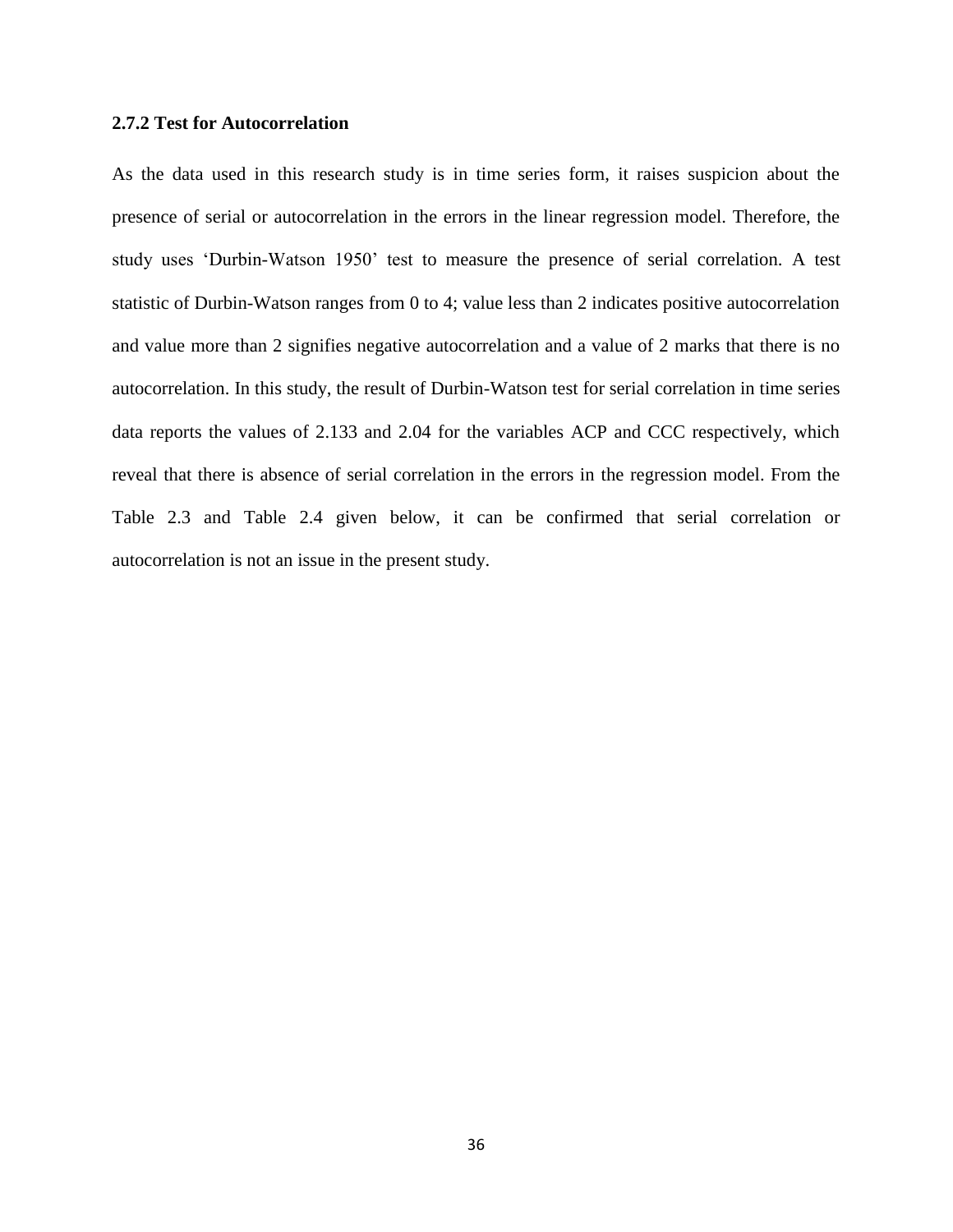## **Table 2.3 Test for Autocorrelation (ACP)**

Model Summary<sup>p</sup>

|       |                   |     |          |                                | <b>Change Statistics</b> |                   |      |     |               |         |
|-------|-------------------|-----|----------|--------------------------------|--------------------------|-------------------|------|-----|---------------|---------|
|       |                   |     | Adjusted | Std. Error of R Square         |                          |                   |      |     |               | Durbin- |
| Model |                   |     |          | R Square R Square the Estimate |                          | Change   F Change | di 1 | df2 | Sig. F Change | Watson  |
|       | .876 <sup>h</sup> | 767 | 760      | 23859                          | 767                      | 111,902           |      | 34  | 000           | 2.133   |

a. Predictors: (Constant), ACP

b. Dependent Variable: ROA

**Table 2.4 Test of Autocorrelation (CCC) Model Summary<sup>b</sup>**

|       |         |        |         |               | <b>Change Statistics</b> |        |    |    |        |               |
|-------|---------|--------|---------|---------------|--------------------------|--------|----|----|--------|---------------|
|       |         |        | Adiuste | Std. Error of | ⋼                        |        |    |    |        |               |
|       |         | n      | d R     | the           | Square                   |        |    |    | Sig.F  |               |
| Model |         | Square | Square  | Estimate      | Change                   | Change | df | Df | Change | Durbin-Watson |
|       | .726(a) | .527   | .513    | .33349        | .527                     | 37.934 |    | 34 | .000   | 2.04          |

a Predictors: (Constant), CCC

b Dependent Variable: ROA

# **2.8 Conclusion**

An extensive review of past studies related to the area of working capital management and its association with the profitability has been carried out to find out the research gaps in the existing literatures. A time series data set of three large companies (subsidiaries of SAIL) located in Durgapur industrial belt and Asansol sub-division area in West Bengal, India for a period of twelve years i.e., 2001-02 to 2012-13 is selected based on convenience sampling technique. Selected samples include DSP (Durgapur Steel Plant), ASP (Alloy Steel Plant), and IISCO (Indian Iron & Steel Company), all of which are situated in the above mentioned region. Data